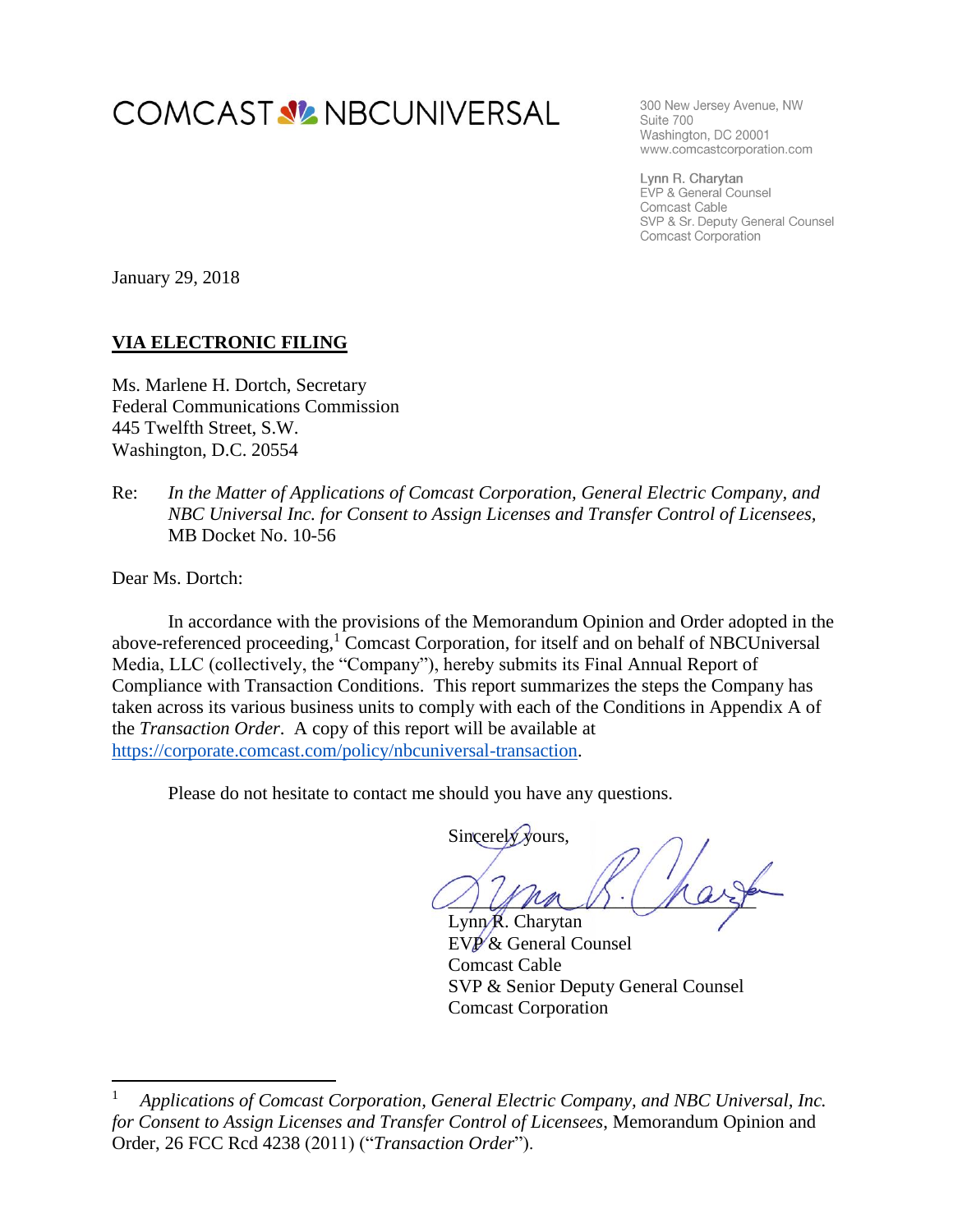Ms. Marlene H. Dortch January 29, 2018 Page 2

Enclosure

cc (by e-mail): Brendan Holland Chief, Industry Analysis Division Media Bureau [Brenda.Holland@fcc.gov](mailto:Brenda.Holland@fcc.gov)

> Jeffrey Gee Chief, Investigations & Hearings Division Enforcement Bureau [Jeffrey.Gee@fcc.gov](mailto:Jeffrey.Gee@fcc.gov)

Jessica Campbell Industry Analysis Division Media Bureau [Jessica.Campbell@fcc.gov](mailto:Jessica.Campbell@fcc.gov)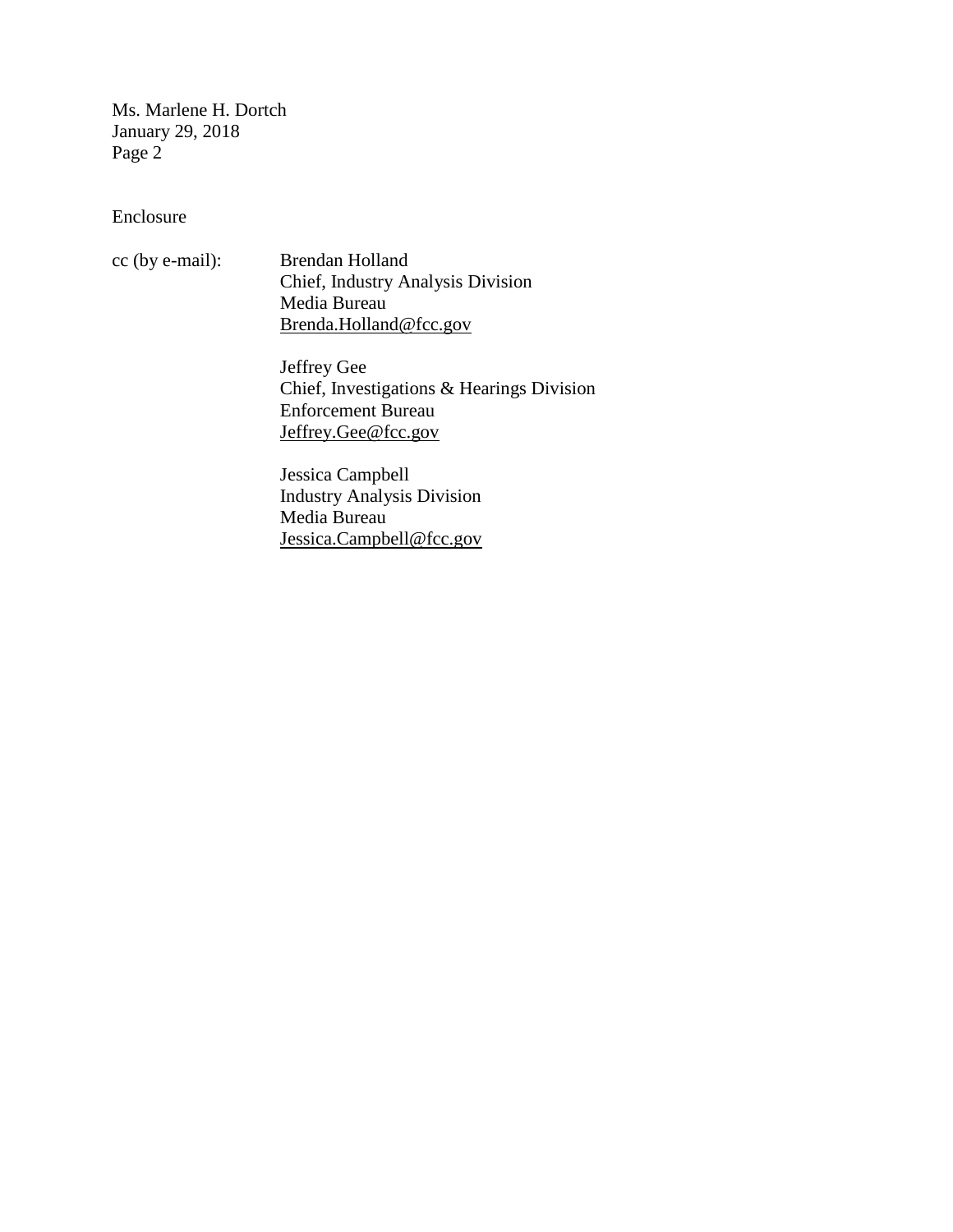#### **Before the FEDERAL COMMUNICATIONS COMMISSION Washington, DC**

| In the Matter of                                                           |  |
|----------------------------------------------------------------------------|--|
| Applications of Comcast Corporation,<br>General Electric Company,          |  |
| and NBC Universal, Inc.                                                    |  |
| For Consent to Assign Licenses and<br><b>Transfer Control of Licensees</b> |  |

MB Docket No. 10-56

# **FINAL REPORT OF COMPLIANCE WITH TRANSACTION CONDITIONS**

*Comcast Corporation NBCUniversal Media, LLC*

300 New Jersey Avenue, NW Suite 700 Washington, DC 20001 (202) 379-7121

January 29, 2018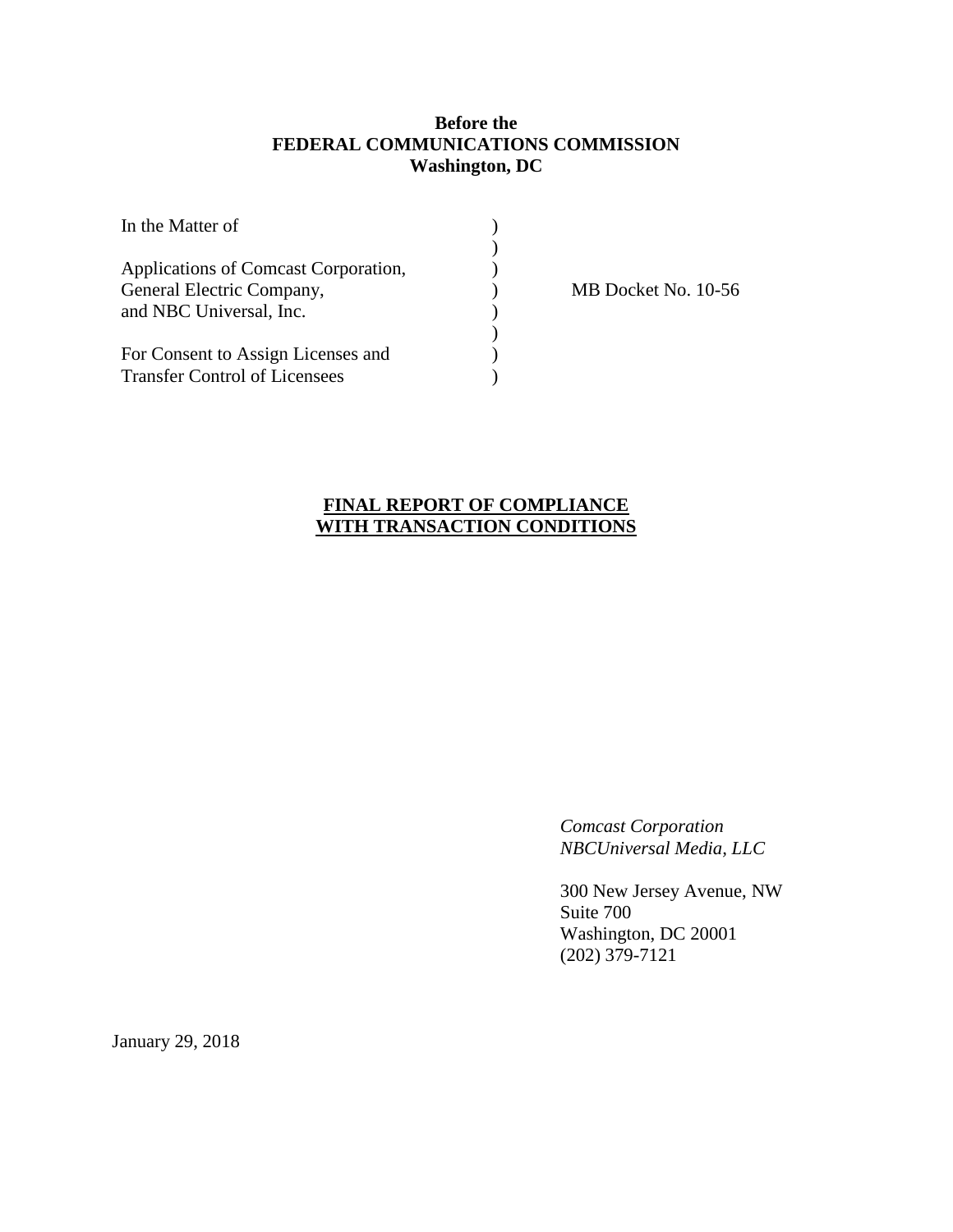# **TABLE OF CONTENTS**

| Ι.    |                                                                             |  |
|-------|-----------------------------------------------------------------------------|--|
| II.   |                                                                             |  |
| III.  |                                                                             |  |
|       |                                                                             |  |
|       | 2.                                                                          |  |
|       |                                                                             |  |
|       |                                                                             |  |
| IV.   |                                                                             |  |
|       |                                                                             |  |
|       |                                                                             |  |
|       |                                                                             |  |
|       |                                                                             |  |
|       |                                                                             |  |
|       |                                                                             |  |
|       |                                                                             |  |
|       |                                                                             |  |
|       |                                                                             |  |
|       |                                                                             |  |
|       |                                                                             |  |
|       |                                                                             |  |
|       |                                                                             |  |
|       |                                                                             |  |
|       |                                                                             |  |
| F.    |                                                                             |  |
|       |                                                                             |  |
| V.    |                                                                             |  |
| VI.   |                                                                             |  |
| VII.  |                                                                             |  |
| VIII. |                                                                             |  |
| IX.   |                                                                             |  |
| X.    |                                                                             |  |
|       |                                                                             |  |
|       |                                                                             |  |
|       |                                                                             |  |
|       | 5.                                                                          |  |
| XI.   | LOCALISM                                                                    |  |
|       | 1. News, Public Affairs, and Other Local Public Interest Programming11      |  |
|       | a. Preservation of Current Levels of NBC and Telemundo News and Information |  |
|       |                                                                             |  |
|       | $b_{1}$                                                                     |  |
|       |                                                                             |  |
|       |                                                                             |  |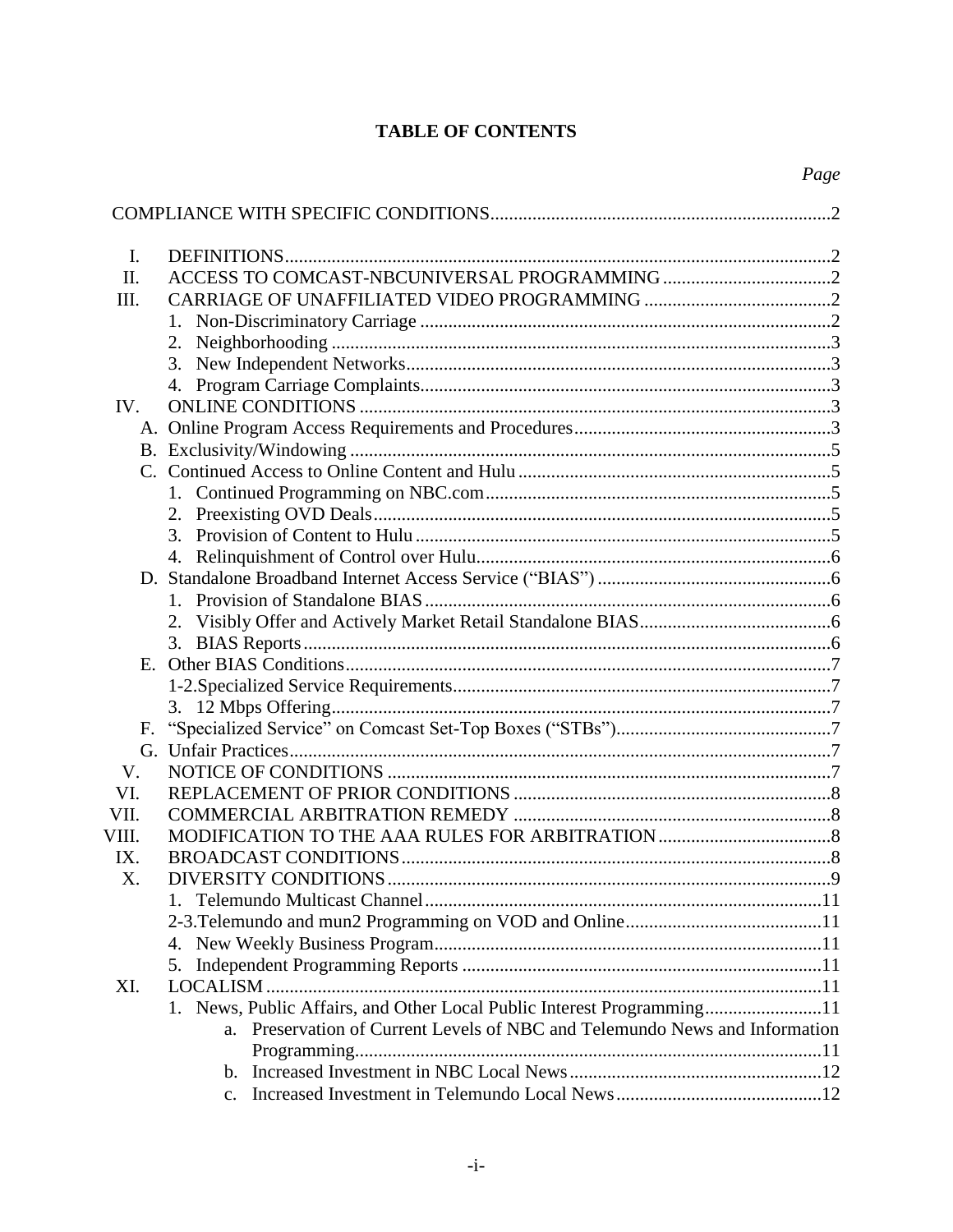# **TABLE OF CONTENTS**

|        | 6.                                                                             |  |
|--------|--------------------------------------------------------------------------------|--|
|        |                                                                                |  |
| XII.   |                                                                                |  |
| XIII.  |                                                                                |  |
|        |                                                                                |  |
|        |                                                                                |  |
|        |                                                                                |  |
|        |                                                                                |  |
|        |                                                                                |  |
|        |                                                                                |  |
|        | e.                                                                             |  |
|        |                                                                                |  |
|        |                                                                                |  |
|        |                                                                                |  |
| XIV.   |                                                                                |  |
|        |                                                                                |  |
|        |                                                                                |  |
|        | 3.                                                                             |  |
|        |                                                                                |  |
| XV.    |                                                                                |  |
| XVI.   |                                                                                |  |
|        |                                                                                |  |
|        |                                                                                |  |
|        |                                                                                |  |
|        |                                                                                |  |
|        | 2. Broadband Adoption - Internet Essentials, the Comcast Broadband Opportunity |  |
|        |                                                                                |  |
| XVII.  |                                                                                |  |
| XVIII. |                                                                                |  |
| XIX.   |                                                                                |  |
| XX.    |                                                                                |  |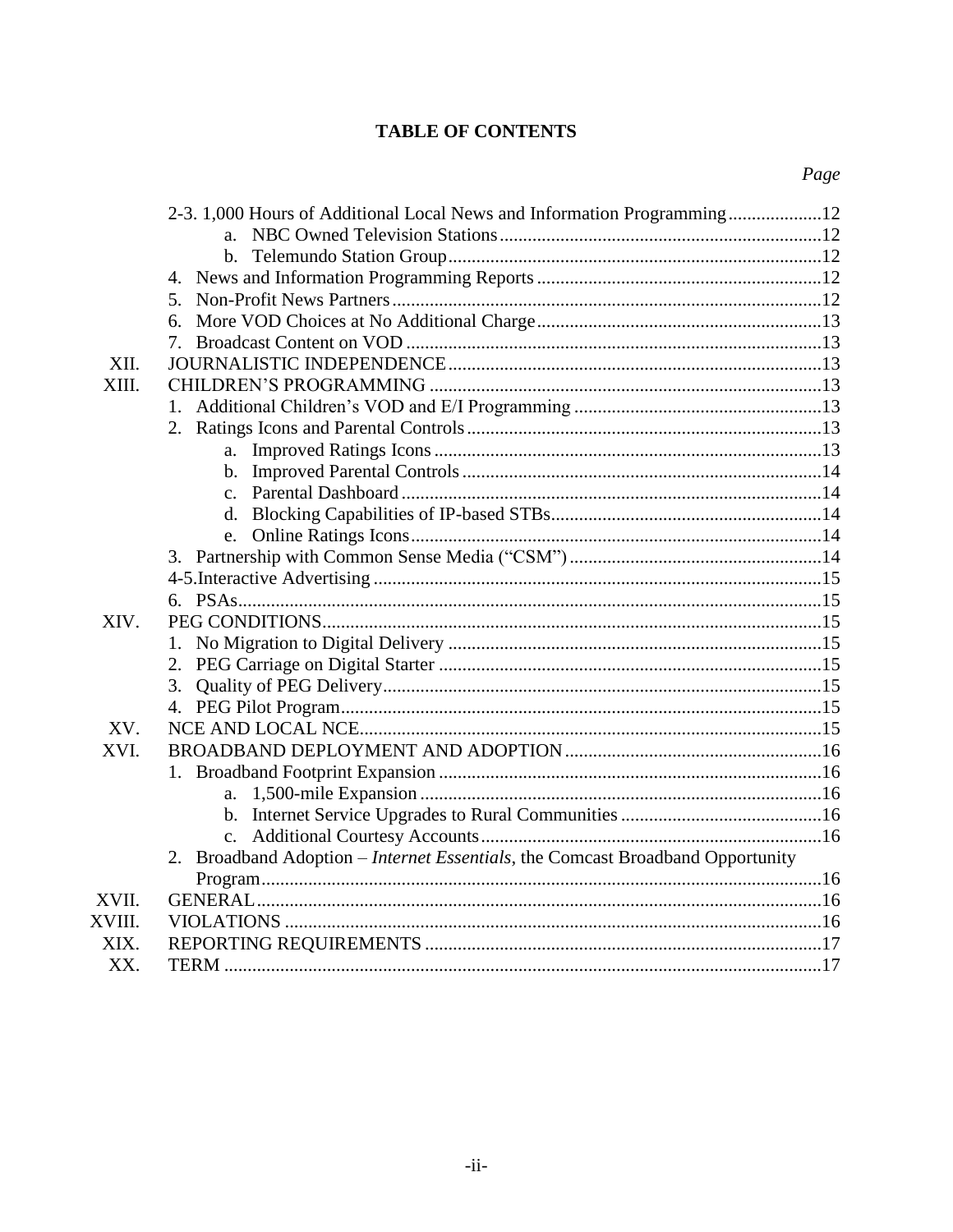#### **Before the FEDERAL COMMUNICATIONS COMMISSION Washington, DC**

| In the Matter of                                                  |  |
|-------------------------------------------------------------------|--|
| Applications of Comcast Corporation,<br>General Electric Company, |  |
| and NBC Universal, Inc.<br>For Consent to Assign Licenses and     |  |
| <b>Transfer Control of Licensees</b>                              |  |

 $\overline{\phantom{a}}$ 

MB Docket No. 10-56

January 29, 2018

#### **FINAL REPORT OF COMPLIANCE WITH TRANSACTION CONDITIONS**

Comcast Corporation ("Comcast"), for itself and on behalf of NBCUniversal Media, LLC ("NBCUniversal") (and collectively, the "Company"), submits its Final Report of Compliance with Transaction Conditions, detailing the Company's compliance with the conditions set forth in Appendix A (the "Conditions") of the *Transaction Order*<sup>1</sup> for the period of January 29, 2017 through January 28, 2018 (the "Reporting Period"). In accordance with Condition XIX of the *Transaction Order*, a copy of this report is available as of today on the Corporate Website. 2

This report is organized to correspond with each section of the Conditions. Where a particular section is definitional only or otherwise does not include directives requiring or prohibiting certain conduct, this report nonetheless includes a reference for completeness.

As previously reported, transaction compliance is led by David L. Cohen, Comcast Corporation's Senior Executive Vice President, and supported by dedicated Transaction Compliance Teams at both Comcast and NBCUniversal. The teams will remain in place at least through the conclusion of the term of the companion Department of Justice conditions in September 2018. The teams collaborate to ensure consistency in compliance methods, interpretation, and oversight across the Company's numerous business units, train relevant

<sup>1</sup> *Applications of Comcast Corporation, General Electric Company, and NBC Universal, Inc., for Consent to Assign Licenses and Transfer Control of Licensees*, Memorandum Opinion and Order, 26 FCC Rcd 4238 (2011) (as amended by the Erratum released on March 9, 2011). Capitalized terms have the meaning ascribed herein and do not necessarily conform to the terms or definitions used in the *Transaction Order*.

<sup>2</sup> *See* <https://corporate.comcast.com/policy/nbcuniversal-transaction> ("Corporate Website").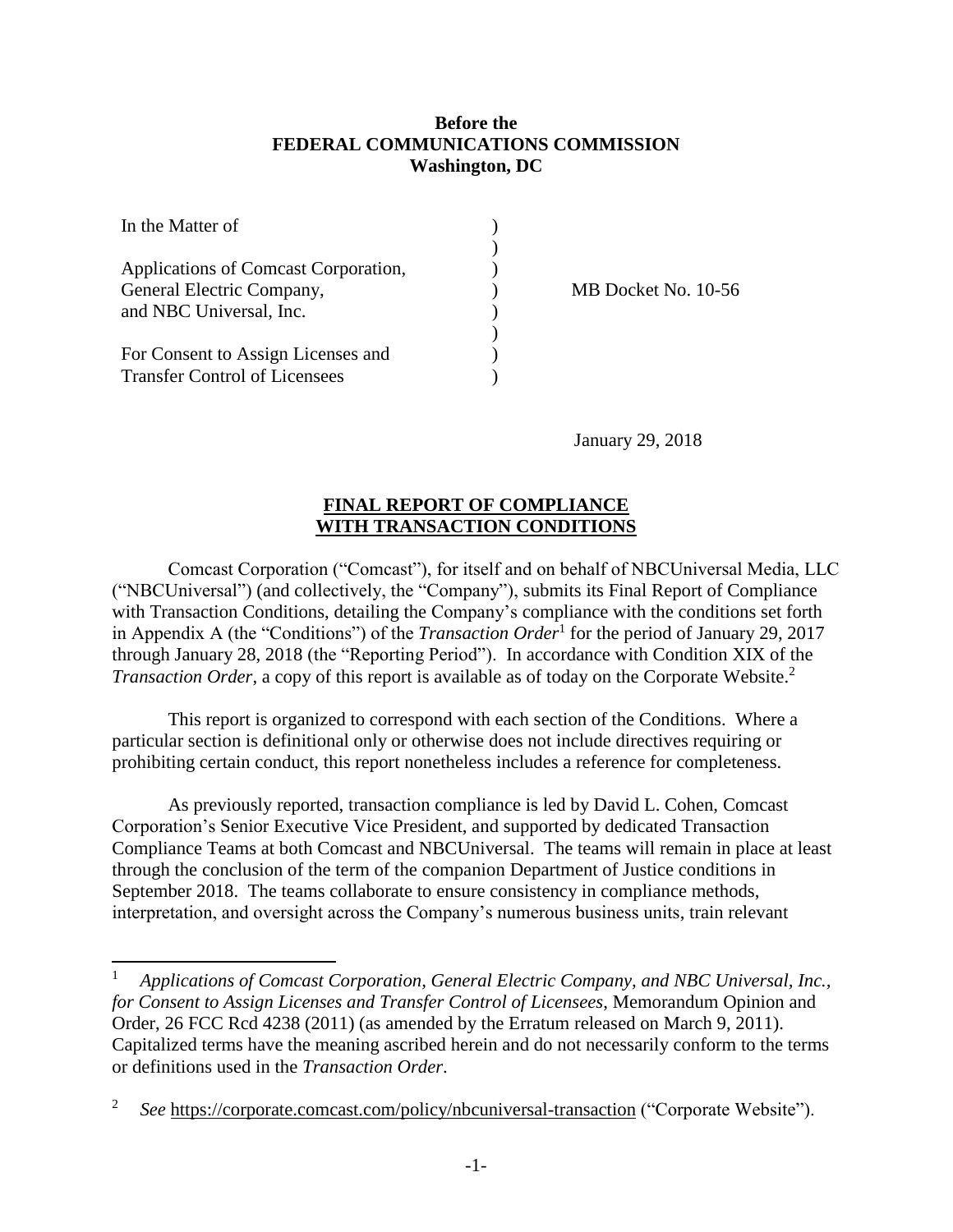personnel, and review any transaction that may implicate the Conditions. The Company also operates an enterprise-wide database to track compliance with each of the Conditions.

As described in previous annual reports and herein, the Company has met or exceeded all of the commitments and obligations in the *Transaction Order* for each of the past seven years.

# **COMPLIANCE WITH SPECIFIC CONDITIONS**

# **I. DEFINITIONS**

*Provision defining the terms used in the Conditions*: This section is definitional only.

# **II. ACCESS TO COMCAST-NBCUNIVERSAL PROGRAMMING**

*Provision establishing that multichannel video programming distributors ("MVPDs") may submit program access disputes to commercial arbitration*: NBCUniversal remains committed to good faith commercial negotiations designed to make its programming available to MVPDs at a mutually acceptable price, and on mutually acceptable terms and conditions. During the Reporting Period, no MVPD submitted an arbitration demand relating to a dispute over the terms of carriage.<sup>3</sup>

# **III. CARRIAGE OF UNAFFILIATED VIDEO PROGRAMMING**

# **1. Non-Discriminatory Carriage**

*Prohibition on the Company discriminating in video programming distribution on the basis of affiliation or non-affiliation*: Compliance with the program carriage requirements is integrated into the Company's day-to-day business and guides its carriage decisions; this is also an area of focus for the Comcast Transaction Compliance Team. As reported last year, Liberman Broadcasting, Inc. ("LBI")'s program carriage complaint regarding its Spanishlanguage broadcast channel, EstrellaTV, was dismissed by the Media Bureau, and its petition for reconsideration is pending. On June 8, 2017, The Word Network ("Word") filed a program carriage complaint alleging that Comcast discriminated against it on the basis of non-affiliation by reducing distribution of Word and increasing distribution of The Impact Network, another unaffiliated network. On October 30, 2017, the Media Bureau dismissed Word's complaint for failure to put forth sufficient evidence to establish a prima facie case that Comcast discriminated against it in violation of the non-discrimination condition.<sup>4</sup>

 $\overline{3}$ <sup>3</sup> NBCUniversal received a notice of intent to arbitrate for certain RSN programming. That notice was subsequently rendered moot when the party was acquired by an entity with a superseding carriage agreement for the same programming.

<sup>&</sup>lt;sup>4</sup> Word's complaint also alleged violations of the Exclusivity/Windowing and Unfair Practices conditions. The Media Bureau's Order indicated that it would address these allegations in a separate decision.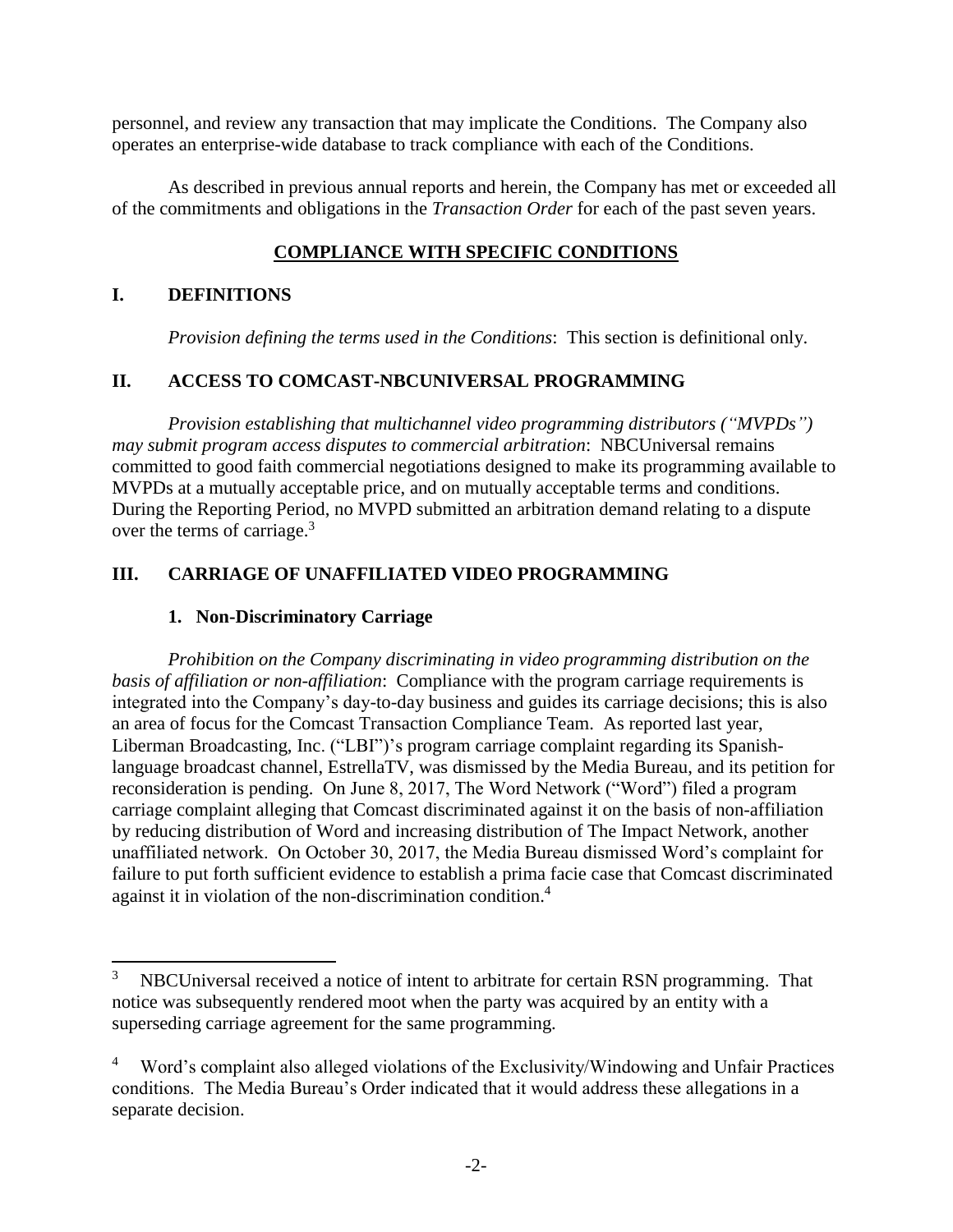Comcast continued to demonstrate its commitment to the distribution of unaffiliated programming by launching new independent networks and substantially expanding the distribution of several existing independent networks owned by or focused on diverse audiences. Comcast carries over 160 independent networks, including many small, diverse, and international ones, and six of every seven networks carried by Comcast are unaffiliated with the Company.

# **2. Neighborhooding**

*Requirement that independent news channels be included if Comcast creates news neighborhoods*: As previously reported, Comcast has fully repositioned Bloomberg Television in all relevant markets in accordance with the Commission's order in *Bloomberg L.P. v. Comcast Cable Communications, LLC*, MB Docket No. 11-104, Memorandum Opinion and Order (rel. Sep. 26, 2013). The Company has received no other neighborhooding requests.

# **3. New Independent Networks**

*Requirement to launch 10 new independently owned or operated networks within eight years, eight of which are to be minority owned or controlled*: Since the NBCUniversal transaction, Comcast has successfully launched 10 Independent Networks (as defined in the Condition) on its D1 tier, including six networks that were launched as a result of a public request for channels that satisfied the criteria established in several agreements between Comcast and leading diversity organizations: two African American majority owned networks (ASPiRE and REVOLT), two Hispanic American operated networks (Baby First Americas and El Rey), and two substantially Hispanic American owned networks (Kids Central and Primo TV). As reported last year, the Company announced that it is accepting proposals for two majority- or substantially- owned African American independent networks that it will launch in select Comcast markets by January 2019.<sup>5</sup>

# **4. Program Carriage Complaints**

*Procedure for bringing carriage complaints:* This section is administrative in nature.

# **IV. ONLINE CONDITIONS**

 $\overline{\phantom{a}}$ 

# **A. Online Program Access Requirements and Procedures**

*Provision setting forth program access requirements that obligate the Company to provide its programming for online display by third parties in certain circumstances*: Agreements with online video distributors ("OVDs") continue to be a regular part of the Company's program licensing business, as they were before the Transaction. NBCUniversal also entered into or renewed agreements with several OVDs during the Reporting Period,

<sup>5</sup> An additional 15 Independent Networks have been launched across Comcast's footprint on other service tiers since the NBCUniversal transaction.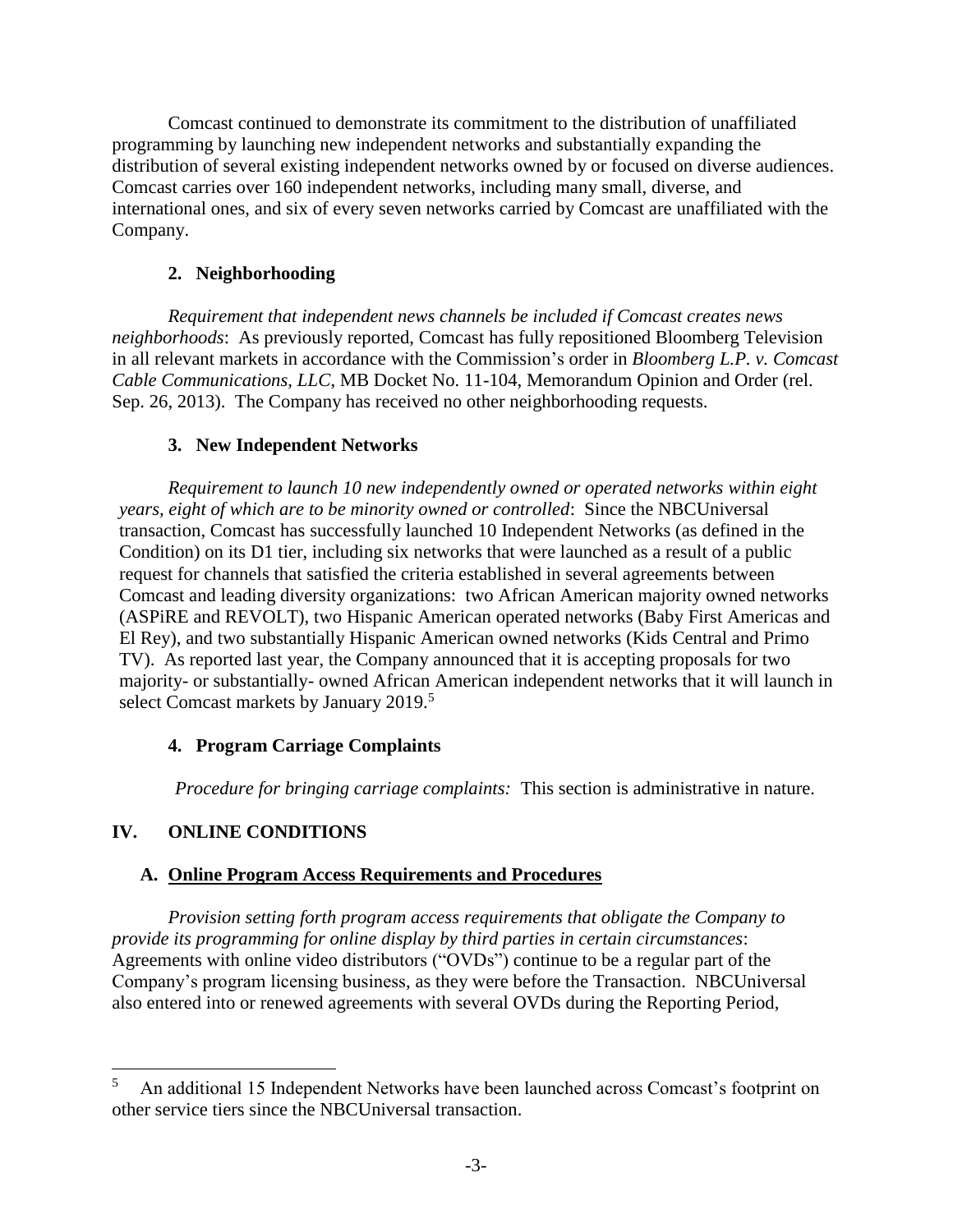including deals with Amazon, Hulu, Netflix, and others, 6 as well as deals with multiple MVPDs that include access to linear channels across multiple platforms. In addition, NBCUniversal has entered into agreements for carriage of its broadcast stations and linear programming services on CenturyLink Stream,<sup>7</sup> Hulu TV, $^8$  and Google's YouTube TV. $^9$  (NBCUniversal has existing linear content deals with online services like AT&T's DIRECTV Now, Sony's PlayStation Vue, and Dish's Sling TV.) Separate from these linear network deals with OVDs, NBCUniversal agreed to produce original programming for OVDs, including Amazon,<sup>10</sup> Apple,<sup>11</sup> Netflix,<sup>12</sup> and Snapchat.<sup>13</sup> The NBC Network also reached an agreement with a majority of its affiliates to collectively provide local and network programming to OVDs by opting in to NBCUniversal's

<sup>7</sup> CenturyLink Bows Beta of OTT TV Service, Multichannel News, <http://www.multichannel.com/news/content/centurylink-bows-beta-ott-tv-service/413780> (Jun. 29, 2017).

<sup>8</sup> D. Holloway, Hulu Sets Live TV Carriage Pact for NBCUniversal Channels, Variety.com, <http://variety.com/2017/tv/news/hulu-nbcuniversal-carriage-pact-1202404615/> (May 1, 2017).

<sup>9</sup> M. Barr, YouTube TV Launches without MTV and Comedy Central, But Not for Long, Forbes.com, [https://www.forbes.com/sites/merrillbarr/2017/04/11/youtube-tv-will-get-mtv](https://www.forbes.com/sites/merrillbarr/2017/04/11/youtube-tv-will-get-mtv-comedy-central-and-tbs-its-an-inevitability/#7b9ad2d81bdd)[comedy-central-and-tbs-its-an-inevitability/#7b9ad2d81bdd](https://www.forbes.com/sites/merrillbarr/2017/04/11/youtube-tv-will-get-mtv-comedy-central-and-tbs-its-an-inevitability/#7b9ad2d81bdd) (Apr. 11, 2017).

<sup>10</sup> D. Holloway, Amazon Orders 'Hanna' Series from NBCUniversal International Studios, Variety.com,<http://variety.com/2017/tv/news/amazon-orders-hanna-1202440890/> (May 23, 2017).

<sup>11</sup> J. Flint and T. Mickle, Apple Strikes Deal with Spielberg's Amblin for 'Amazing Stories' Reboot, The Wall Street Journal, [https://www.wsj.com/articles/apple-signs-content-deal-with](https://www.wsj.com/articles/apple-signs-content-deal-with-steven-spielberg-1507656455)[steven-spielberg-1507656455](https://www.wsj.com/articles/apple-signs-content-deal-with-steven-spielberg-1507656455) (Oct. 10, 2017).

<sup>12</sup> N. Andreeva, Netflix Greenlights Comedy From Natasha Lyonne, Leslye Headland & Amy Poehler, Deadline.com, [http://deadline.com/2017/09/netflix-comedy-natasha-lyonne-leslye](http://deadline.com/2017/09/netflix-comedy-natasha-lyonne-leslye-headland-amy-poehler-1202173835/)[headland-amy-poehler-1202173835/](http://deadline.com/2017/09/netflix-comedy-natasha-lyonne-leslye-headland-amy-poehler-1202173835/) (Sep. 20, 2017).

<sup>13</sup> R. Browne, Snap Teams with NBCUniversal in Drive for TV Shows on Snapchat, CNBC.com, [https://www.cnbc.com/2017/10/17/snap-teams-with-nbcuniversal-in-drive-for-tv](https://www.cnbc.com/2017/10/17/snap-teams-with-nbcuniversal-in-drive-for-tv-shows-on-snapchat.html)[shows-on-snapchat.html](https://www.cnbc.com/2017/10/17/snap-teams-with-nbcuniversal-in-drive-for-tv-shows-on-snapchat.html) (Oct. 17, 2017).

l <sup>6</sup> B.E. Sandberg, Amazon Orders 'Hanna' TV Adaptation to Series, The Hollywood Reporter, [https://www.hollywoodreporter.com/live-feed/amazon-orders-hanna-tv-adaptation-series-](https://www.hollywoodreporter.com/live-feed/amazon-orders-hanna-tv-adaptation-series-1002674)[1002674](https://www.hollywoodreporter.com/live-feed/amazon-orders-hanna-tv-adaptation-series-1002674) (May 23, 2017); E. Pedersen, Hulu Lands SVOD Rights To '30 Rock', 'Parenthood' & Others In Deal With NBCUniversal TV, Deadline.com, [http://deadline.com/2017/09/hulu-30](http://deadline.com/2017/09/hulu-30-rock-parenthood-face-off-paul-reiser-nbcuniversal-tv-1202178007/) [rock-parenthood-face-off-paul-reiser-nbcuniversal-tv-1202178007/](http://deadline.com/2017/09/hulu-30-rock-parenthood-face-off-paul-reiser-nbcuniversal-tv-1202178007/) (Sep. 27, 2017); NBCUniversal and Netflix Renew Multi-Year TV and Film Content Agreement, [https://www.cmcsa.com/news-releases/news-release-details/nbcuniversal-and-netflix-renew](https://www.cmcsa.com/news-releases/news-release-details/nbcuniversal-and-netflix-renew-multi-year-tv-and-film-content)[multi-year-tv-and-film-content](https://www.cmcsa.com/news-releases/news-release-details/nbcuniversal-and-netflix-renew-multi-year-tv-and-film-content) (Jul. 13, 2017).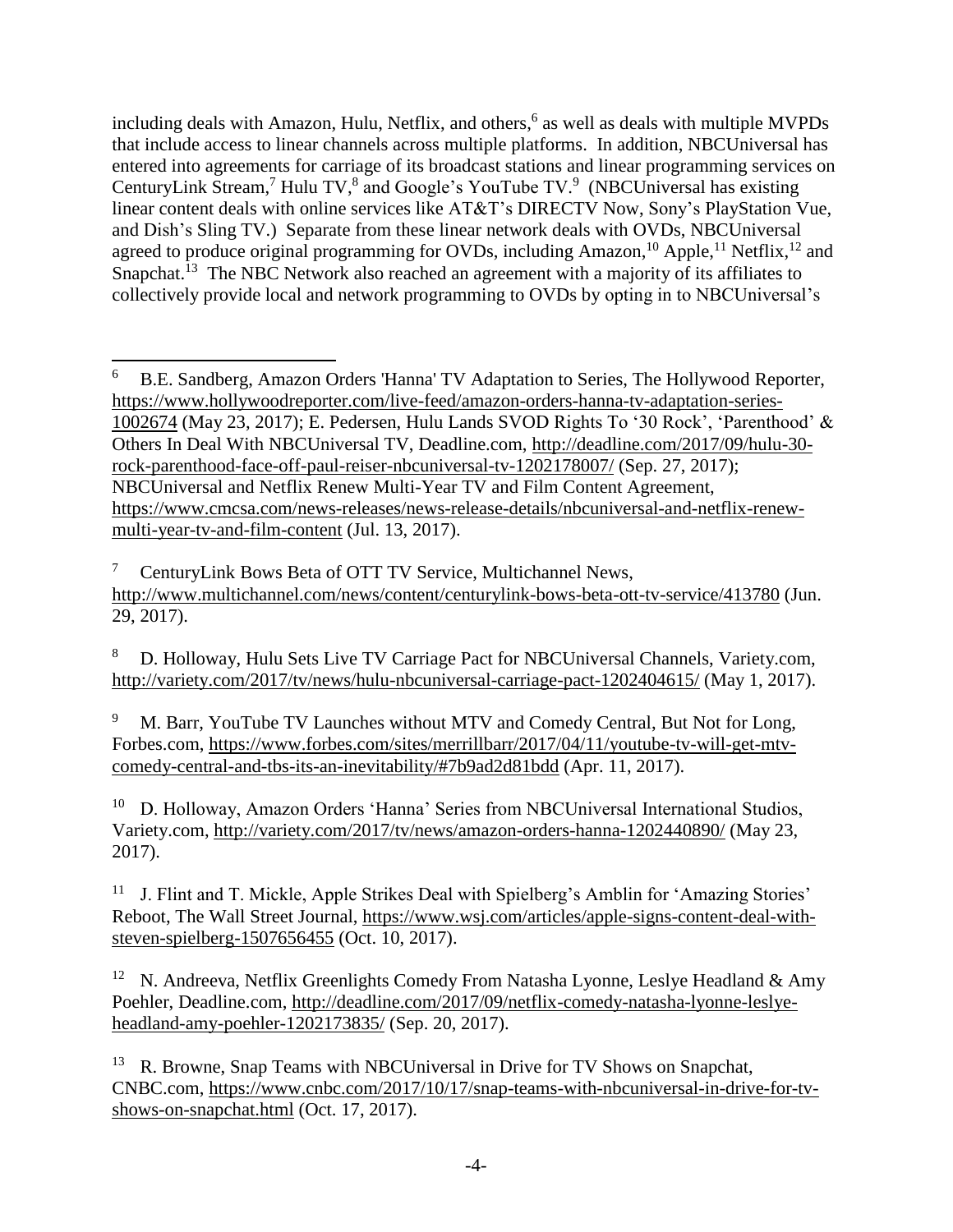distribution deals for over-the-top streaming services.<sup>14</sup>

As previously reported, the applications for review in the Project Concord arbitration remain pending,  $15$  as does the application for review filed by several content companies challenging the Media Bureau's clarification that OVDs invoking the Benchmark Condition must disclose the terms of the comparable peer agreements to NBCUniversal's outside counsel and consultants to the extent necessary to enable NBCUniversal to carry out its obligations under the Condition. 16

# **B. Exclusivity/Windowing**

*Restriction on the Company's ability to enter into or enforce provisions designed to limit online video distribution, except in certain circumstances*: The Company carefully reviews proposals to limit online display of video programming, whether in carriage or licensing agreements, to ensure compliance with this Condition. The Company believes that its approach positions it as the most "online friendly" programmer and MVPD in the industry.

# **C. Continued Access to Online Content and Hulu**

# **1. Continued Programming on NBC.com**

*Requirement to continue to provide equivalent programming on NBC.com on equivalent terms and conditions*: During the Reporting Period, NBC.com maintained programming of the equivalent type, quantity, and quality as provided by the site on the date of the *Transaction Order*, and on equivalent terms and conditions.

# **2. Preexisting OVD Deals**

*Obligation to honor any agreement or arrangement entered into before the date of the Transaction Order providing rights to online video programming*: Preexisting licenses for online display of programming continue to be honored until the close of their existing terms, absent material breach by the licensee.

# **3. Provision of Content to Hulu**

l

*Requirement that NBCUniversal renew its agreements with Hulu on substantially the same terms and conditions as the other two content partners (Disney-ABC Television Group and* 

<sup>15</sup> *In the Matter of Arbitration between Project Concord, Inc. v. NBCUniversal Media, LLC*, MB Docket No. 10-56, Project Concord, Inc.'s Application for Review (filed Dec. 13, 2012); NBCUniversal Media LLC's Application for Review (filed Dec. 13, 2012).

16 MB Docket No. 10-56, Order (rel. Dec. 4, 2012).

 $14$  T. Spangler, NBC Reaches Deal with TV Affiliates for Opting in to Internet Video Distribution Agreements, [http://variety.com/2017/digital/news/nbc-tv-affiliates-internet-video](http://variety.com/2017/digital/news/nbc-tv-affiliates-internet-video-ott-distribution-agreements-1202030200/)[ott-distribution-agreements-1202030200/](http://variety.com/2017/digital/news/nbc-tv-affiliates-internet-video-ott-distribution-agreements-1202030200/) (Apr. 13, 2017).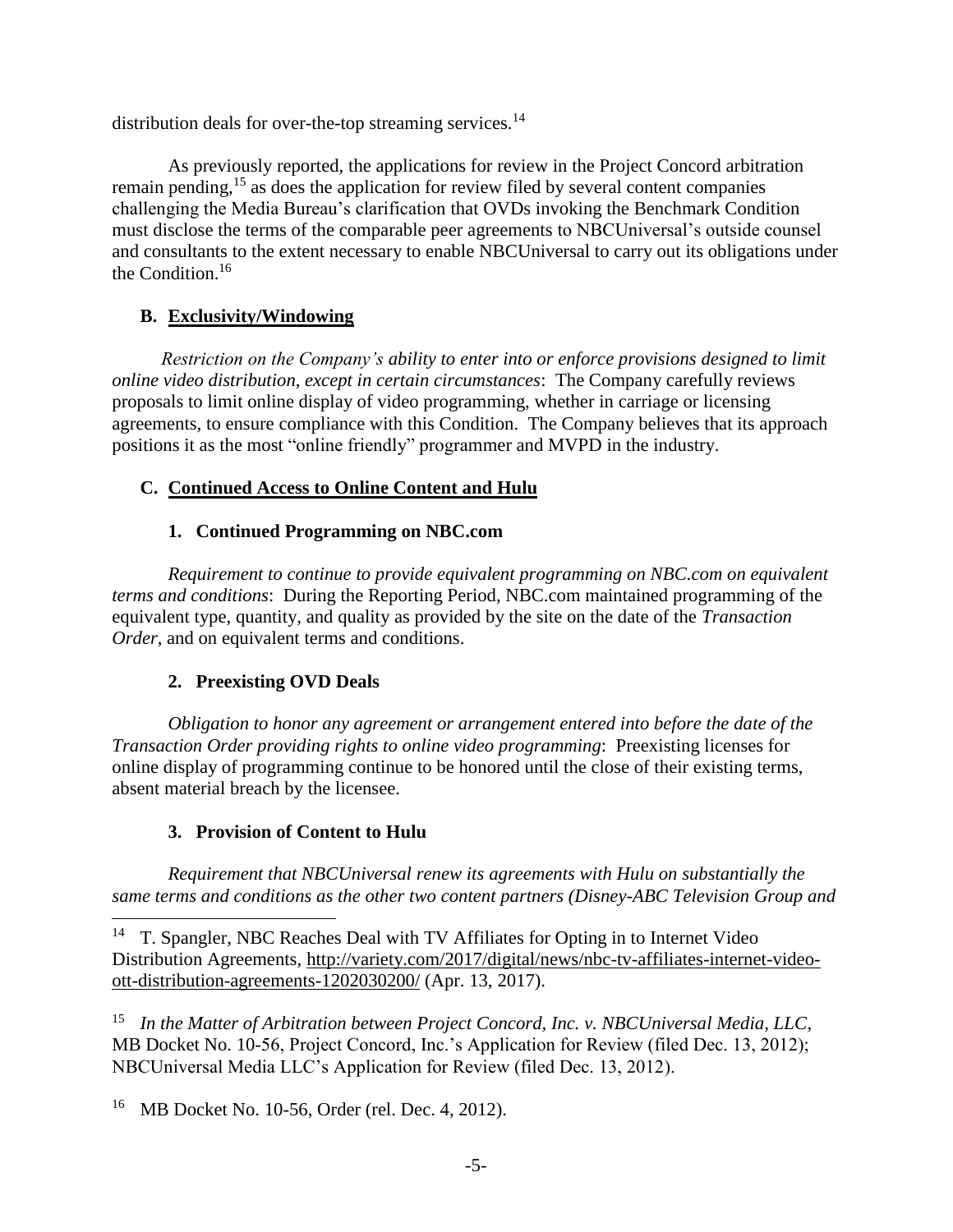*Fox Entertainment Group)*: The parties' interactions in this regard have been conducted in accordance with the provisions of this Condition.

# **4. Relinquishment of Control over Hulu**

*Obligation to convert NBCUniversal's interest in Hulu to one that is purely economic*: As previously reported, this obligation has been completed.

# **D. Standalone Broadband Internet Access Service ("BIAS")**

# **1. Provision of Standalone BIAS**

*Requirement to provide BIAS on a standalone basis and to offer a new 6 Mbps down service at no more than \$49.95 per month*: Comcast continues to offer, on a standalone basis and at reasonable prices, any tiers of BIAS that it offers on a bundled or multi-product basis. Comcast also offers its "Performance Starter" tier, a standalone BIAS service with speeds of at least 10 Mbps down (an increase over the Condition's requirement), priced at \$49.95 per month. As previously reported, Comcast satisfied the *Broadband Consent Decree* requirement in full by offering Performance Starter through February 21, 2015, although the Company continues to offer the tier. 17

# **2. Visibly Offer and Actively Market Retail Standalone BIAS**

*Obligation to visibly offer and actively market standalone BIAS*: Comcast regularly promotes standalone BIAS in its general marketing efforts, referencing the standalone BIAS options in advertisements and other promotional materials. As required by this Condition, Comcast supplemented its normal practices during the Reporting Period with a major advertising campaign for its standalone BIAS offerings. Comcast has also implemented safeguards designed to ensure that standalone BIAS services are actively marketed, including a requirement that information concerning standalone BIAS offerings, including Performance Starter, is included on Comcast product lists and in ordering systems at Comcast retail locations. Comcast also maintains a linkable web page devoted exclusively to describing (*e.g.*, price and speed) and permitting online purchase of all retail standalone BIAS offerings, including Performance Starter, by both new and existing Comcast customers. As in previous years, an increasing percentage of the standalone BIAS customers are signing up online.

# **3. BIAS Reports**

*Requirement that Comcast file a report regarding its compliance with Condition IV.D.1 annually and upon any standalone BIAS price adjustment*: Comcast filed the reports required by

l <sup>17</sup> *In the Matter of Comcast Corporation*, File No.: EB-11-IH-0163, Consent Decree (rel. Jun. 27, 2012) ("*Broadband Consent Decree*"), at ¶ 15. Most of the substantive provisions of the *Broadband Consent Decree*, including the requirement to offer Performance Starter, expired on February 21, 2015.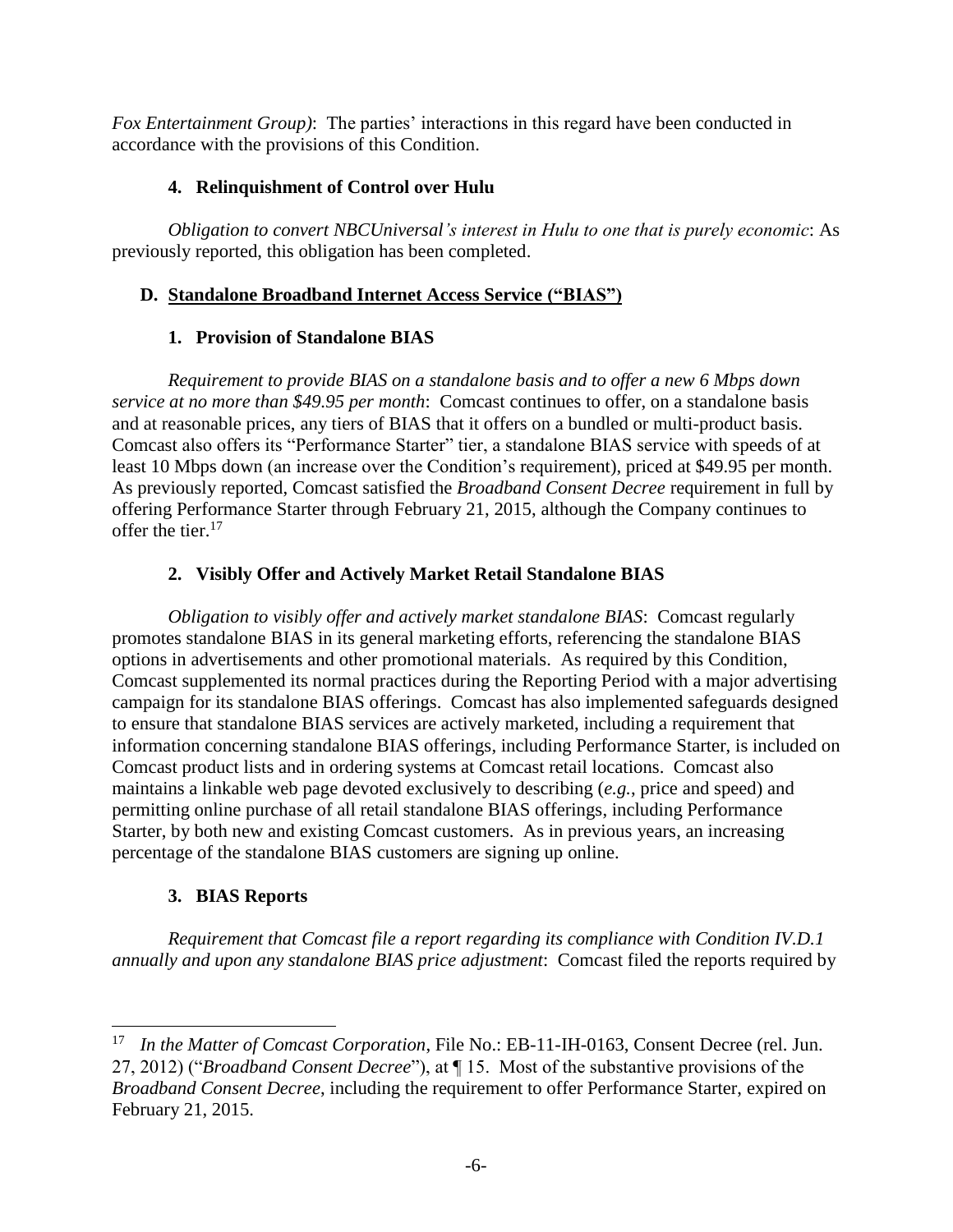this Condition. 18

# **E. Other BIAS Conditions**

# **1-2. Specialized Service Requirements**

*Requirements that apply should Comcast offer a "Specialized Service" that includes its own or third-party content*: Comcast is not offering any "Specialized Service" as described in Condition IV.E.

# **3. 12 Mbps Offering**

*Obligation to offer a BIAS tier of at least 12 Mbps down in all Comcast DOCSIS 3.0 markets*: A "Performance" service tier with at least 12 Mbps download speeds continues to be offered across Comcast's entire DOCSIS 3.0 footprint. In fact, Comcast's top 30 markets offer a Performance tier of at least 25 Mbps down, and numerous faster services like the 150 Mbps "Extreme" and the 2 Gbps "Gigabit Pro" tiers, again delivering speeds well above the condition's requirements.

# **F. "Specialized Service" on Comcast Set-Top Boxes ("STBs")**

*Provision noting that the requirements of Condition IV.E.1 and 2 will apply should Comcast STBs enable access to a "Specialized Service"*: Because Comcast is not offering any "Specialized Service" as described in Condition IV.E, this Condition does not apply.

# **G. Unfair Practices**

l

*Prohibition on unfair methods of competition, retaliation, and improper influence*: The requirements of this Condition are consistent with the Company's ordinary business practices and have been fully complied with.

# **V. NOTICE OF CONDITIONS**

*Requirement that the Company provide notice of the Conditions to OVDs, MVPDs, and video programming vendors in connection with expiring agreements or new requests*: In response to new requests for carriage or programming, or expiring agreements, the Company provides the requesting party with a copy of the Conditions by e-mail. During the Reporting Period, NBCUniversal distributed over 700 notices of Conditions to MVPDs, video programming vendors, and OVDs, and Comcast distributed nearly 140 notices to programmers.

<sup>&</sup>lt;sup>18</sup> Letters from Lynn R. Charytan, Executive Vice President and General Counsel, Comcast Cable & Senior Vice President and Senior Deputy General Counsel, Comcast Corporation, to Marlene H. Dortch, Secretary, FCC, MB Docket No. 10-56 filed on Feb. 28, 2017; Jun. 14, 2017; Aug. 17, 2017; Sep. 20, 2017; Oct. 4, 2017; Nov. 21, 2017. Comcast filed its last required report pursuant to this Condition on January 16, 2018.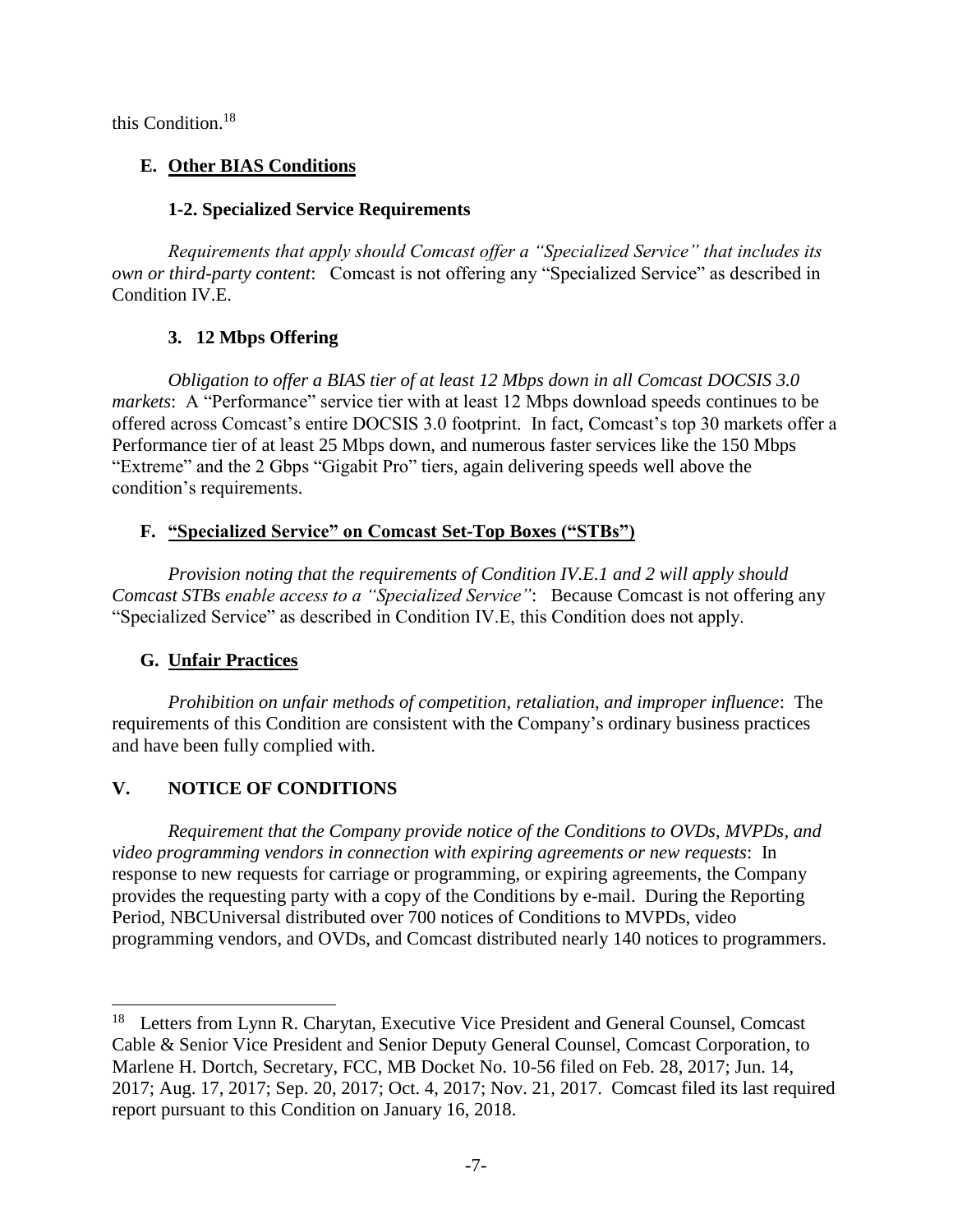#### **VI. REPLACEMENT OF PRIOR CONDITIONS**

*Provision replacing Adelphia arbitration procedures:* This Condition is administrative in nature.

# **VII. COMMERCIAL ARBITRATION REMEDY**

*Procedures for arbitration:* This Condition is administrative in nature; however, to the extent that the Company has engaged in arbitration pursuant to the Conditions to date, these procedures have governed and been followed.

# **VIII. MODIFICATIONS TO AAA RULES FOR ARBITRATION**

*Modification of the American Arbitration Association's rules:* This Condition is administrative in nature.

# **IX. BROADCAST CONDITIONS**

*Requirement to comply with Sections 2, 3, and 7 of the June 3, 2010 Agreement between Comcast Corporation, NBC Universal, Inc., and the NBC Television Affiliates (the "NBC Affiliates Agreement"), and with all of the terms of the June 21, 2010 Agreement between Comcast Corporation and the ABC Television Affiliates Association, the CBS Television Network Affiliates Association, and the FBC Television Affiliates Association (the "ABC, CBS and Fox Affiliates Agreement")*:

The Company abides by its affiliate market integrity obligations, and it has maintained major sporting events on the NBC Network, including NFL *Sunday Night Football* (the No. 1 show in primetime for adults 18-49 for seven consecutive TV seasons). Indeed, demonstrating its commitment to broadcast, NBC won its fourth consecutive September-to-September television season in the key primetime demographic of adults 18-49, the first time in 14 years that the network has won the full season in the 18-49 demographic without the Super Bowl or Olympics programming.<sup>19</sup> And, next month, the NBC Network will broadcast Super Bowl LII and over 176 hours of the XXIII Olympic Winter Games from PyeongChang, South Korea, a record for a Winter Olympics. For the first time for a Winter Games, NBC will present Olympic primetime coverage live across all time zones.<sup>20</sup> PyeongChang will be the first Winter Games to offer live streaming of the NBC Network, including primetime and primetime-plus

 $\overline{\phantom{a}}$ 

<sup>&</sup>lt;sup>19</sup> NBC Wins 4th Straight September to September Season,

[https://corporate.comcast.com/news-information/news-feed/nbc-wins-its-4th-straight-september](https://corporate.comcast.com/news-information/news-feed/nbc-wins-its-4th-straight-september-to-september-season)[to-september-season](https://corporate.comcast.com/news-information/news-feed/nbc-wins-its-4th-straight-september-to-september-season) (Sep. 19, 2017).

<sup>&</sup>lt;sup>20</sup> NBCUniversal to Set Winter Olympics Record with 2,400+ Hours of Coverage of PyeongChang 2018, [http://www.nbcuniversal.com/press-release/nbcuniversal-set-winter](http://www.nbcuniversal.com/press-release/nbcuniversal-set-winter-olympics-record-2400-hours-coverage-pyeongchang-2018)[olympics-record-2400-hours-coverage-pyeongchang-2018](http://www.nbcuniversal.com/press-release/nbcuniversal-set-winter-olympics-record-2400-hours-coverage-pyeongchang-2018) (Nov. 28, 2017).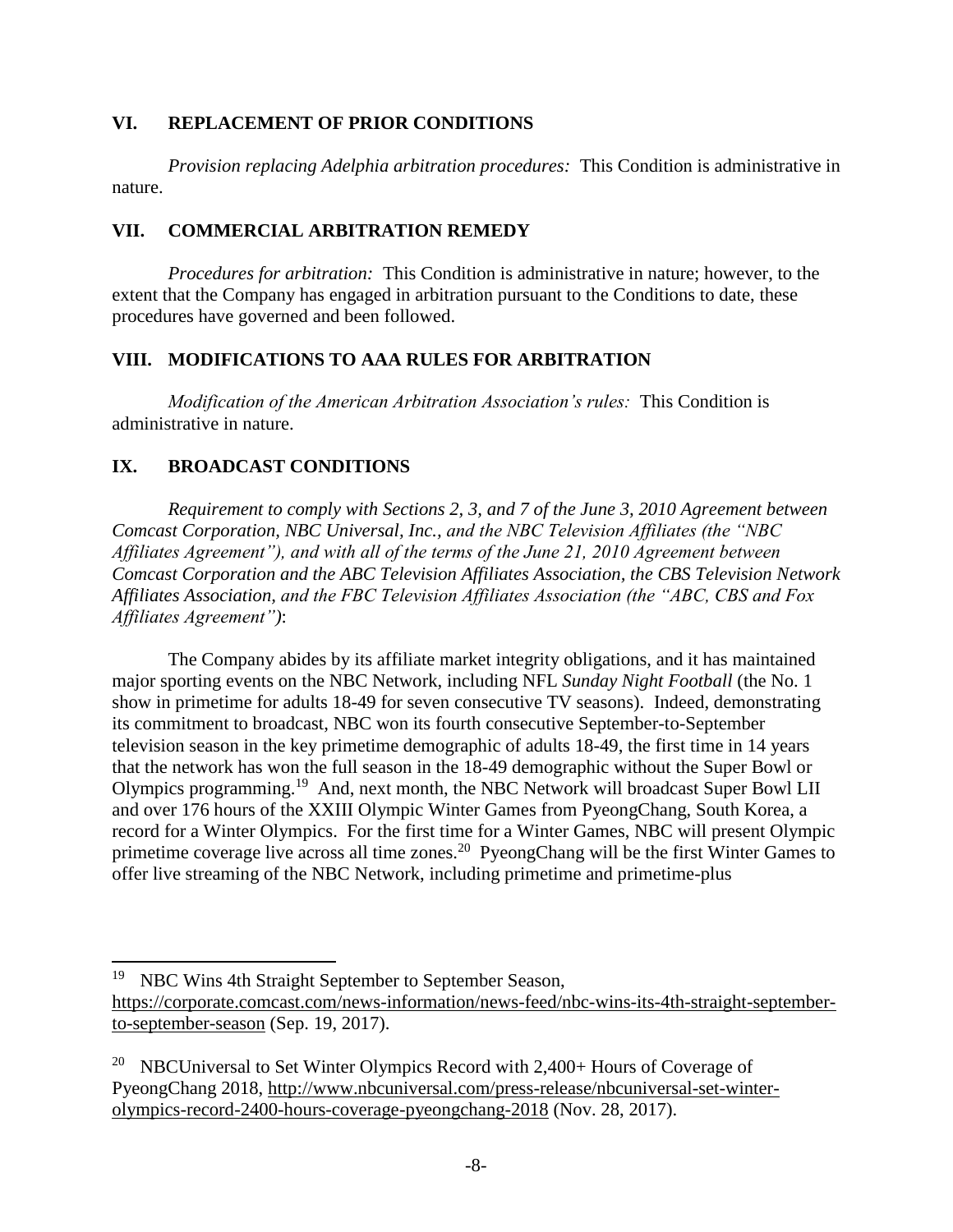programming.<sup>21</sup>

l

Further, the Company maintains separation between its cable and broadcast businesses with respect to NBCUniversal's negotiation of affiliation agreements and retransmission consent agreements with non-Comcast MVPDs, and Comcast's negotiations of retransmission consent agreements with broadcasters.

# **X. DIVERSITY CONDITIONS**

Over the past seven years, Comcast and NBCUniversal have taken significant steps toward becoming the most successful model of diversity and inclusion in the communications and entertainment industry. The Company's strategic approaches and detailed plans are designed to achieve and build upon the diversity and inclusion initiatives in five key focus areas that cut across all aspects of the business: Governance, Workforce, Procurement, Programming, and Community Investment. Detailed facts and figures spanning these five focus areas are included in "Our Foundation for Innovation," the Company's Diversity and Inclusion Progress Report released in July 2017. This voluntary, best-in-class publication describes the Company's diversity and inclusion achievements between year-end 2010 and year-end 2016.<sup>22</sup>

The Company was also honored to be named to the number one spot on *Fortune* magazine's 100 Best Workplaces for Diversity for 2017.<sup>23</sup> Determined by employee feedback and the ethnic and gender composition of the Company's workforce, this first-time achievement is a reflection of the progress that the Company is making in the area of diversity, and the pride our employees have in the inclusive culture they have all helped to create. *Fortune* also recognized the Company as one of the country's best places to work for women.<sup>24</sup> In addition, Comcast NBCUniversal was designated a 2017 Top Company for People of Color by the National Association for Multi-ethnicity in Communications (NAMIC), and named for the fourth time in a row as one of "The Civic 50," which recognizes the most community-minded companies in the nation, by Points of Light, the world's largest organization dedicated to volunteer service. And for the sixth consecutive year, Comcast NBCUniversal earned a score of 100 percent on the Human Rights Campaign's Corporate Equality Index (CEI) and was named a Best Place to Work for LGBTQ Equality.<sup>25</sup>

<sup>21</sup> NBC Olympics to Live Stream 1,800 Hours of 2018 PyeongChang Olympics, [https://corporate.comcast.com/news-information/news-feed/nbc-olympics-to-live-stream-1800](https://corporate.comcast.com/news-information/news-feed/nbc-olympics-to-live-stream-1800-hours-of-2018-pyeongchang-olympics) [hours-of-2018-pyeongchang-olympics](https://corporate.comcast.com/news-information/news-feed/nbc-olympics-to-live-stream-1800-hours-of-2018-pyeongchang-olympics) (Nov. 16, 2017).

<sup>22</sup> *See* <http://update.comcast.com/download/13400/>

<sup>23</sup> *See* <http://fortune.com/best-workplaces-for-diversity/> and https://www.greatplacetowork.com/best-workplaces/diversity/2017

<sup>24</sup> *See* [http://fortune.com/best-workplaces-for-women/comcast-nbcuniversal-31/.](http://fortune.com/best-workplaces-for-women/comcast-nbcuniversal-31/)

<sup>&</sup>lt;sup>25</sup> Comcast NBCUniversal Named Best Place to Work for LGBTO Equality, [https://corporate.comcast.com/news-information/news-feed/comcast-nbcuniversal-named-best](https://corporate.comcast.com/news-information/news-feed/comcast-nbcuniversal-named-best-place-to-work-for-lgbtq-equality)[place-to-work-for-lgbtq-equality](https://corporate.comcast.com/news-information/news-feed/comcast-nbcuniversal-named-best-place-to-work-for-lgbtq-equality) (Nov. 14, 2017).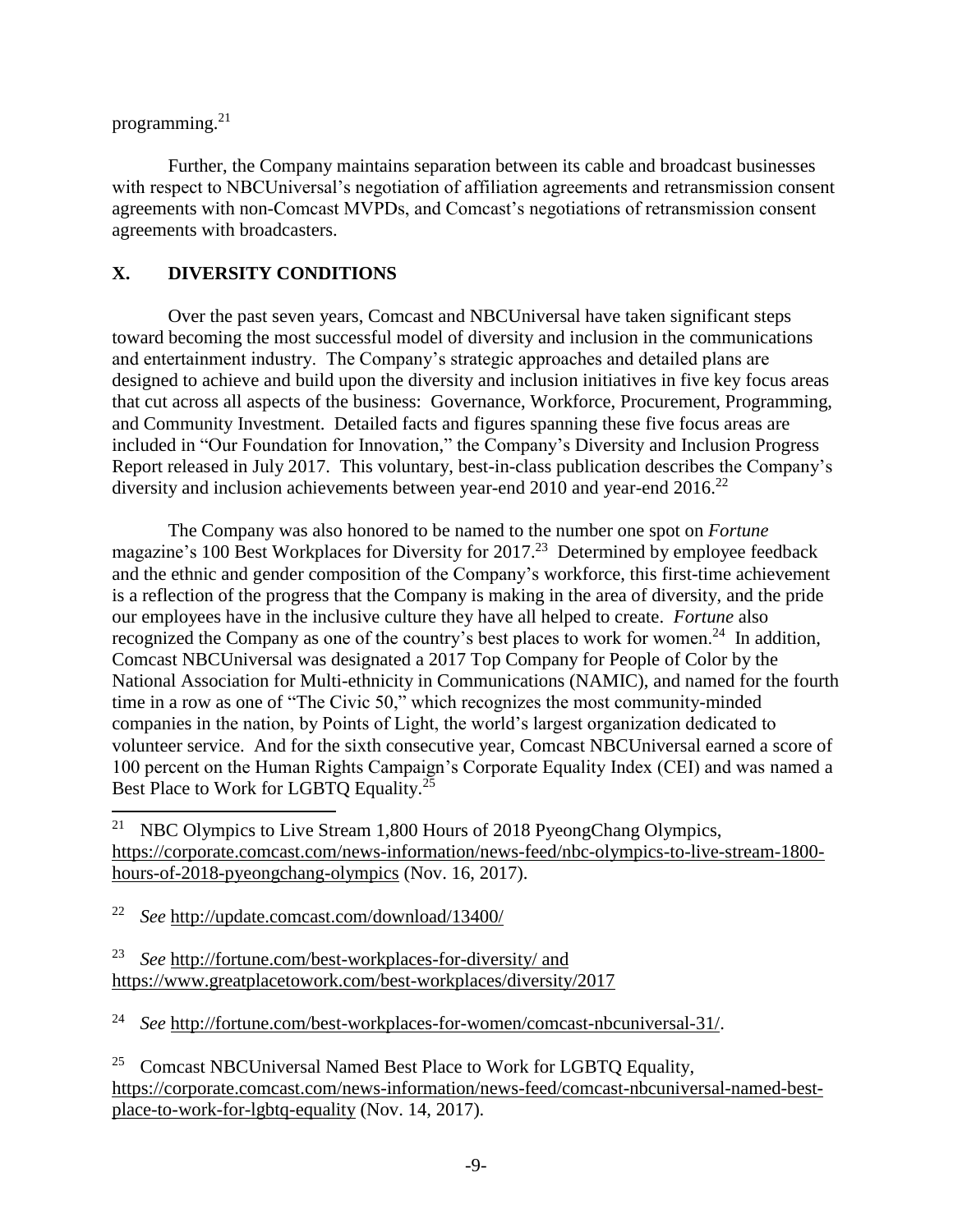In particular, the Company has been a demonstrated leader in supporting diverse programming and remains committed to delivering programming that reflects the diverse interests of its customers across all platforms, including linear channels, VOD, and Online. Comcast carries more than 100 networks geared toward diverse audiences, including multiple networks owned or operated by minorities. Comcast is proud to be one of the nation's largest providers of Latino content, with a television distribution platform that offers more than 60 Latino networks, in both Spanish and English, to its customers.

The Company's comprehensive diverse content offerings are available on the XFINITY VOD platform, where customers can access dedicated folders for African American, Latino, LGBT, and International television and film, including popular collections like Cinema Asian America. In addition, Comcast offers first-of-their-kind, one-stop Internet destinations for entertainment features and news geared towards diverse audiences.<sup>26</sup> Each of these microsites features audience-specific news, blogs, and XFINITY TV programming, including awardwinning movies, TV shows, celebrity interviews, behind-the-scenes footage and entertainment news featuring entertainers, artists, and historical figures.

The Company continues to make strides on the Accessibility of its products and services. In 2017, Comcast adjusted and increased the rate at which text is spoken when Voice Guidance is enabled on X1 and hot-keyed the "B" key on the remote so customers can easily launch the full menu of accessibility settings. In addition, Comcast now offers the ability to turn on "Enhanced Text Readability" in the Accessibility Settings menu which deepens contrast and increases font size within the X1 guide. Approximately 10% of Comcast customers use accessibility features, including customers with disabilities, those who speak English as a second language, kids, seniors, and people with cognitive disabilities.<sup>27</sup>

The Company continues to invest hundreds of millions of dollars in Telemundo. Telemundo unseated Univision as the most-watched Spanish-language network in prime time for the first time ever for a full TV season.<sup>28</sup> Telemundo continues to draw bigger audiences through a multi-platform approach that includes investments in news, original programming, including its serialized dramas and action-packed "Super Series™" and sports, including exclusive U.S. Spanish-language TV rights to air the FIFA World Cup competitions through 2026, including this summer's FIFA World Cup.

 $\overline{a}$ 

<sup>&</sup>lt;sup>26</sup> XFINITY offers the following microsites: Black Film & TV [\(http://my.xfinity.com/celebrate-black-tv\)](http://my.xfinity.com/celebrate-black-tv), Latino TV [\(http://my.xfinity.com/latino\)](http://my.xfinity.com/latino), Asia American Film & TV [\(http://my.xfinity.com/asian-american\)](http://my.xfinity.com/asian-american) and LGBT [\(http://my.xfinity.com/lgbt\)](http://my.xfinity.com/lgbt).

<sup>&</sup>lt;sup>27</sup> K. Vachis and J. Metz, X1's Top Ten of 2017, [https://corporate.comcast.com/comcast](https://corporate.comcast.com/comcast-voices/x1s-top-ten-of-2017)[voices/x1s-top-ten-of-2017](https://corporate.comcast.com/comcast-voices/x1s-top-ten-of-2017) (Jan. 2, 2018).

<sup>&</sup>lt;sup>28</sup> C.Ariens, Telemundo is Poised to Beat Univision in Prime-Time Viewership for the First Time, AdWeek.com, [http://www.adweek.com/tv-video/telemundo-is-poised-to-beat-univision](http://www.adweek.com/tv-video/telemundo-is-poised-to-beat-univision-in-prime-time-viewership-for-the-first-time/)[in-prime-time-viewership-for-the-first-time/](http://www.adweek.com/tv-video/telemundo-is-poised-to-beat-univision-in-prime-time-viewership-for-the-first-time/) (Sep. 20, 2017).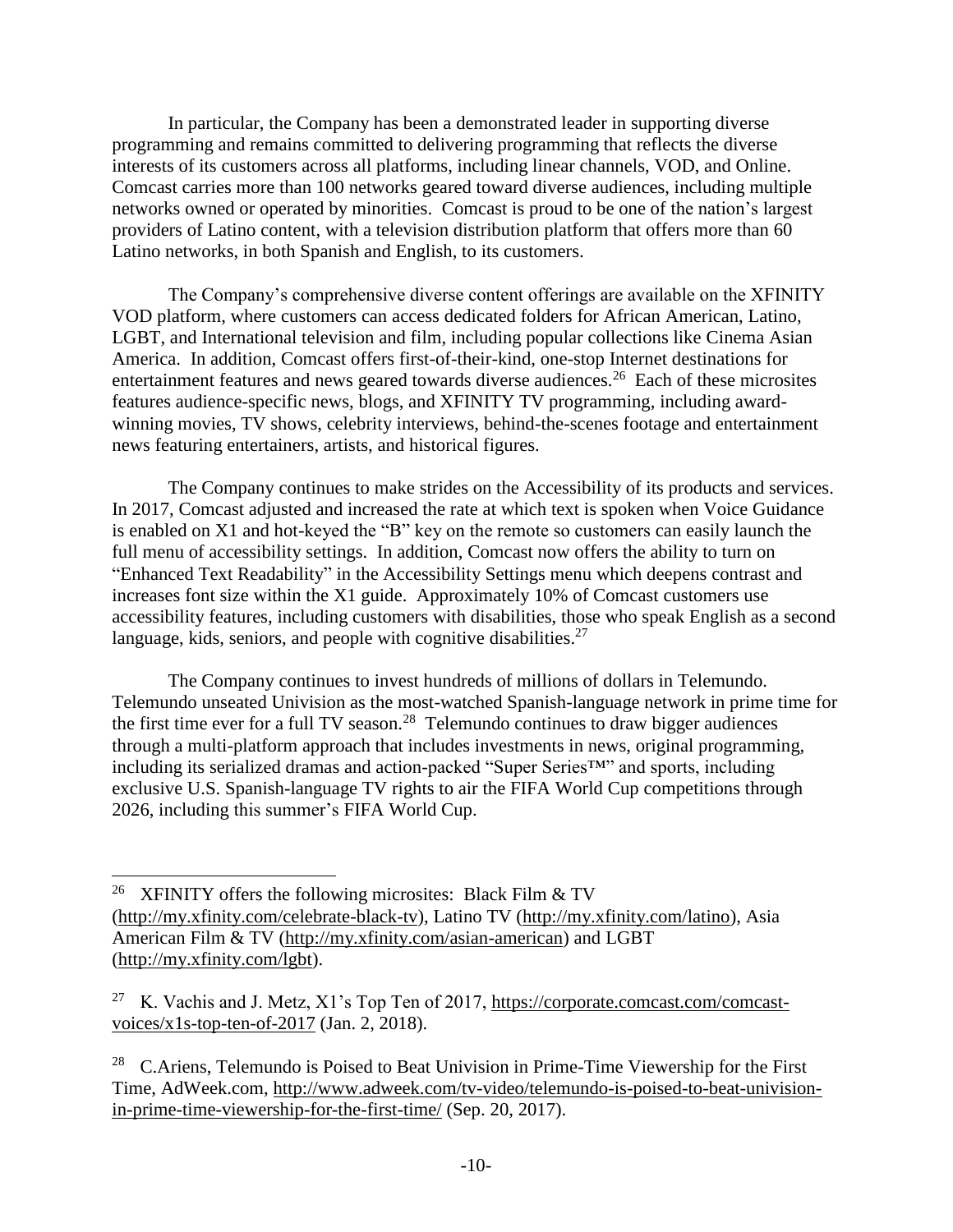## **1. Telemundo Multicast Channel**

*Requirement that the Company launch a new multicast channel on its Telemundo Station Group stations by January 28, 2012, and make this programming available to Telemundo affiliates*: As previously reported, this obligation has been completed.

### **2-3. Telemundo and mun2 Programming on VOD and Online**

*Requirement that the Company use its Video on Demand ("VOD") and Online platforms to feature Telemundo programming and increase the number of Telemundo and mun2 VOD programming choices from 35 to 100 choices within 12 months and by an additional 200 choices within 3 years*: As previously reported, this obligation has been completed.

#### **4. New Weekly Business Program**

*Obligation to work with an independent producer to produce a new weekly business news program*: As previously reported, this obligation has been completed.

#### **5. Independent Programming Reports**

*Requirement to file quarterly reports concerning the independent programming aired by the Company's owned or controlled stations and programming networks*: As previously reported, this obligation has been completed.

# **XI. LOCALISM**

# **1. News, Public Affairs, and Other Local Public Interest Programming**

*Obligation to "preserve and enrich the output of local news, local public affairs, and other public interest programming" through the use of certain windows on the NBCUniversalowned stations, time slots on the cable channels, and Comcast VOD and Online platforms*: Beyond the considerable, long-term investments in local news operations summarized in previous annual reports, the Company continues to preserve and enhance local news by making strategic investments in its owned stations (*see* subsections XI.1.b and c below) and in other ways as well.

#### a. Preservation of Current Levels of NBC and Telemundo News and Information Programming

*Prohibition on reduction of current level of news and information programming on the stations that comprise the NBC Owned Television Stations and Telemundo Station Group divisions*: As previously reported, this obligation has been completed.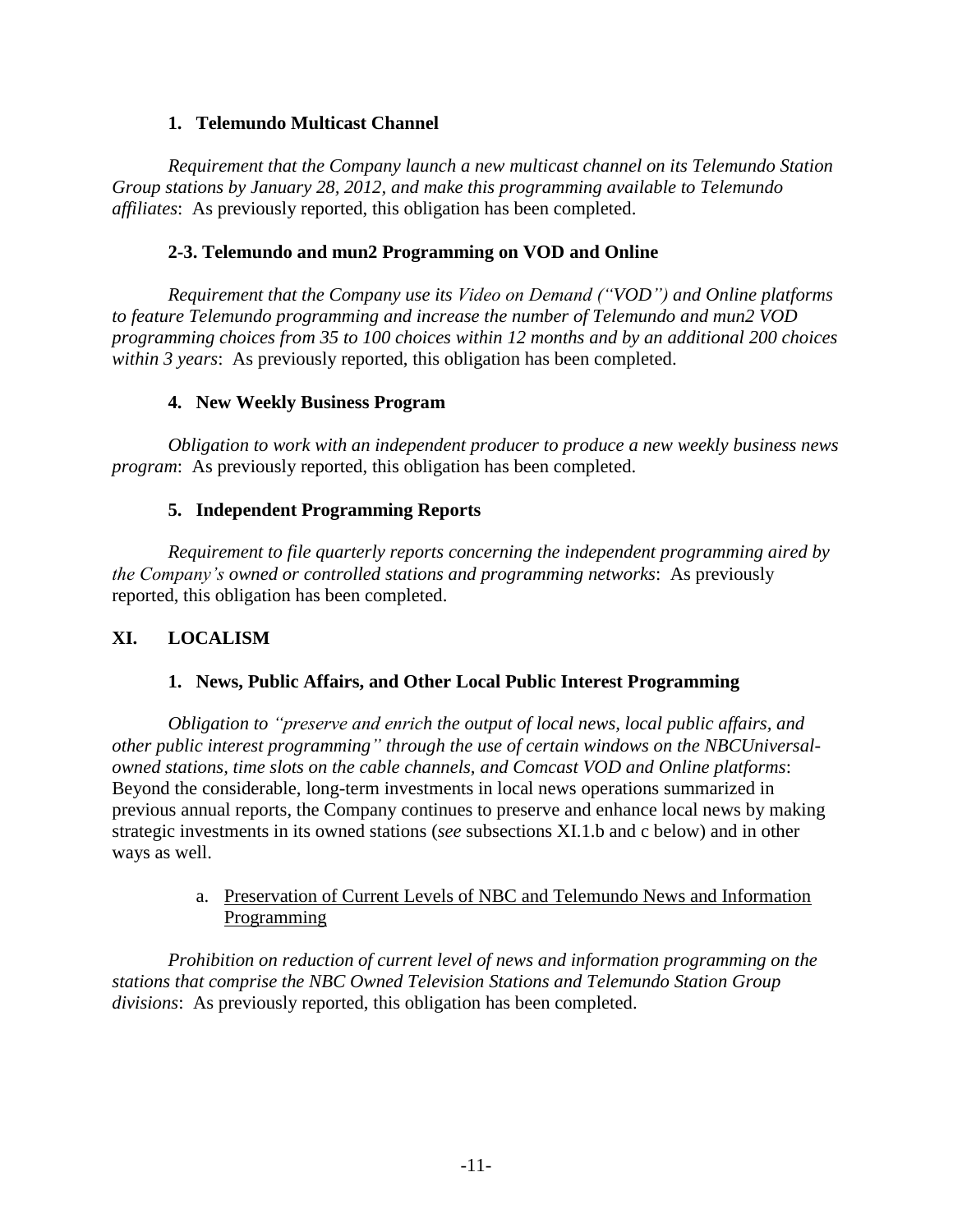#### b. Increased Investment in NBC Local News

*Obligation to expand newscasts at the stations that comprise the NBC Owned Television Stations division*: As previously reported, this obligation has been completed. The tremendous growth of investment in the newscasts of the NBC Owned Television Stations was described in prior reports and has continued apace.

### c. Increased Investment in Telemundo Local News

*Obligation to increase investment in the Telemundo Station Group's locally-produced newscasts, over five years*: As previously reported, this obligation has been completed. The tremendous growth of investment in the newscasts of the Telemundo Owned Television Stations was described in prior reports and has continued apace.

# **2-3. 1,000 Hours of Additional Local News and Information Programming**

# a. NBC Owned Television Stations

*Requirement that the stations that comprise the NBC Owned Television Stations division produce an additional 1,000 hours per year of original, local news and information programming to air on multiple platforms*: This obligation has been completed.

# b. Telemundo Station Group

*Requirement that at least six of the stations that comprise the Telemundo Station Group division collectively produce an additional 1,000 hours per year of original, local news and information programming*: This obligation has been completed.

# **4. News and Information Programming Reports**

*Requirement to file quarterly reports regarding the news and information programming aired on the stations that comprise the NBC Owned Television Stations and the Telemundo Station Group divisions*: This five-year obligation was completed with the final required report filed for the first quarter of 2016.

#### **5. Non-Profit News Partners**

*Requirement that half of the 10 stations that comprise the NBC Owned Television Stations division establish cooperative arrangements with locally focused non-profit news organizations*: As previously reported, this obligation has been completed.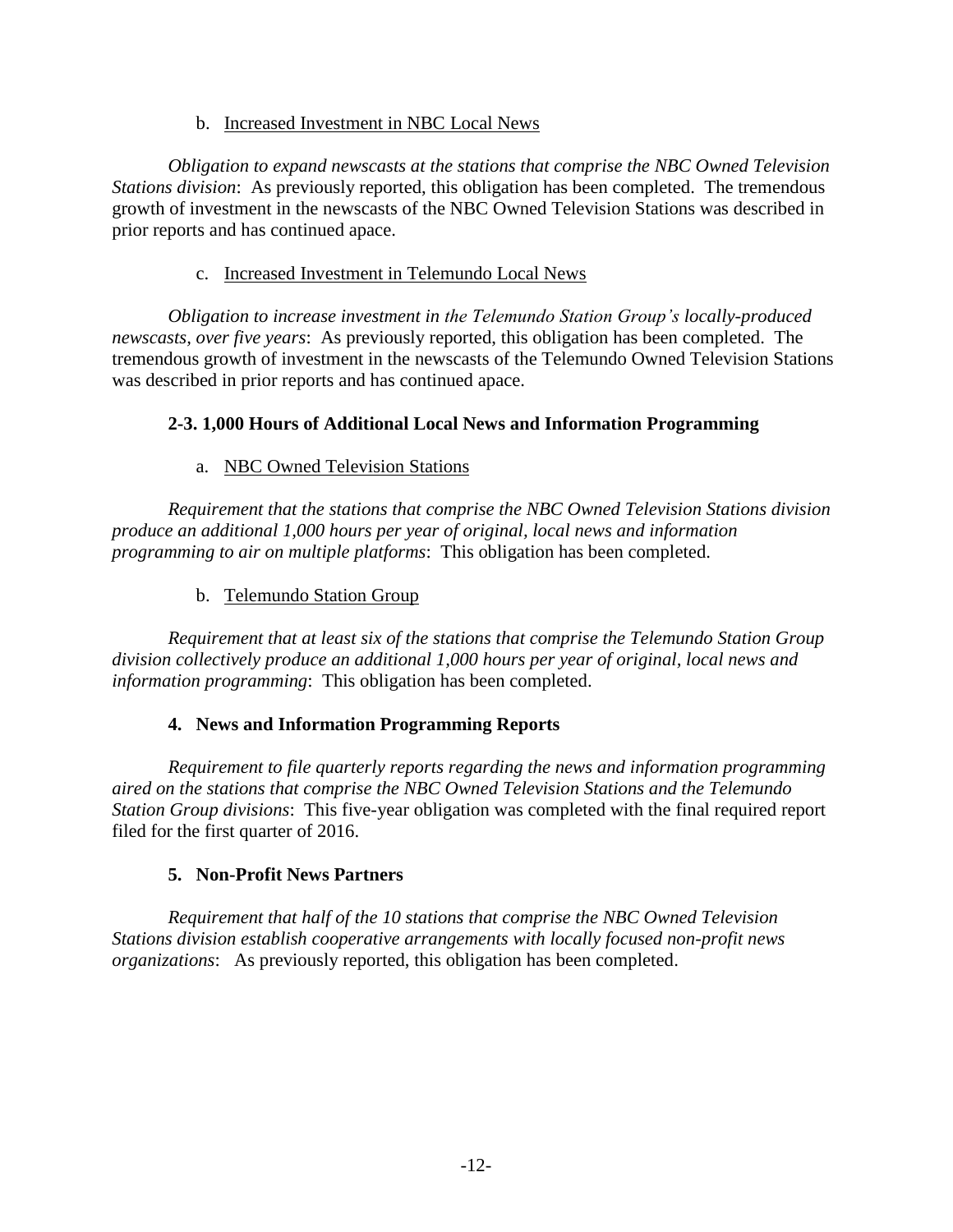#### **6. More VOD Choices at No Additional Charge**

*Obligation to continue providing at least 20,000 VOD choices at no additional charge to Comcast customers within three years of the Closing of the Transaction*: As previously reported, this obligation has been completed.

### **7. Broadcast Content on VOD**

*Obligation to make available certain broadcast content at no additional charge on Comcast's VOD service for three years after the Closing of the Transaction*: As previously reported, this obligation has been completed.

# **XII. JOURNALISTIC INDEPENDENCE**

*Requirement that the Company continue NBCUniversal's policy of journalistic independence*: Comcast maintains a policy to ensure the journalistic independence of the news programming organizations of all NBCUniversal networks and stations. NBCUniversal's policy of journalistic independence remains in effect and is overseen by David McCormick, NBCUniversal News Ombudsman and Senior Vice President, Standards, NBCUniversal News Group, and supported by Kevin Keeshan, Senior Vice President, News Content and Standards of the NBC Owned Television Stations division and Ozzie Martinez, Senior Vice President of News and Standards for the Telemundo Stations Group.

# **XIII. CHILDREN'S PROGRAMMING**

#### **1. Additional Children's VOD and E/I Programming**

a-b. *Requirement to add an additional 500 VOD programming choices appealing to children and families to Comcast's central VOD storage facilities by year-one and an additional 1,000 choices by year-three*: As previously reported, this obligation has been completed.

c. *Obligation to provide one additional hour per week of children's "core" E/I programming*: As previously reported, this obligation has been completed.

#### **2. Ratings Icons and Parental Controls**

#### a. Improved Ratings Icons

*Requirement that the Company provide clear and understandable on-screen TV ratings information for all original entertainment programming on its broadcast and cable networks in compliance with the cable industry's best-practice standards:* As previously reported, this obligation has been completed.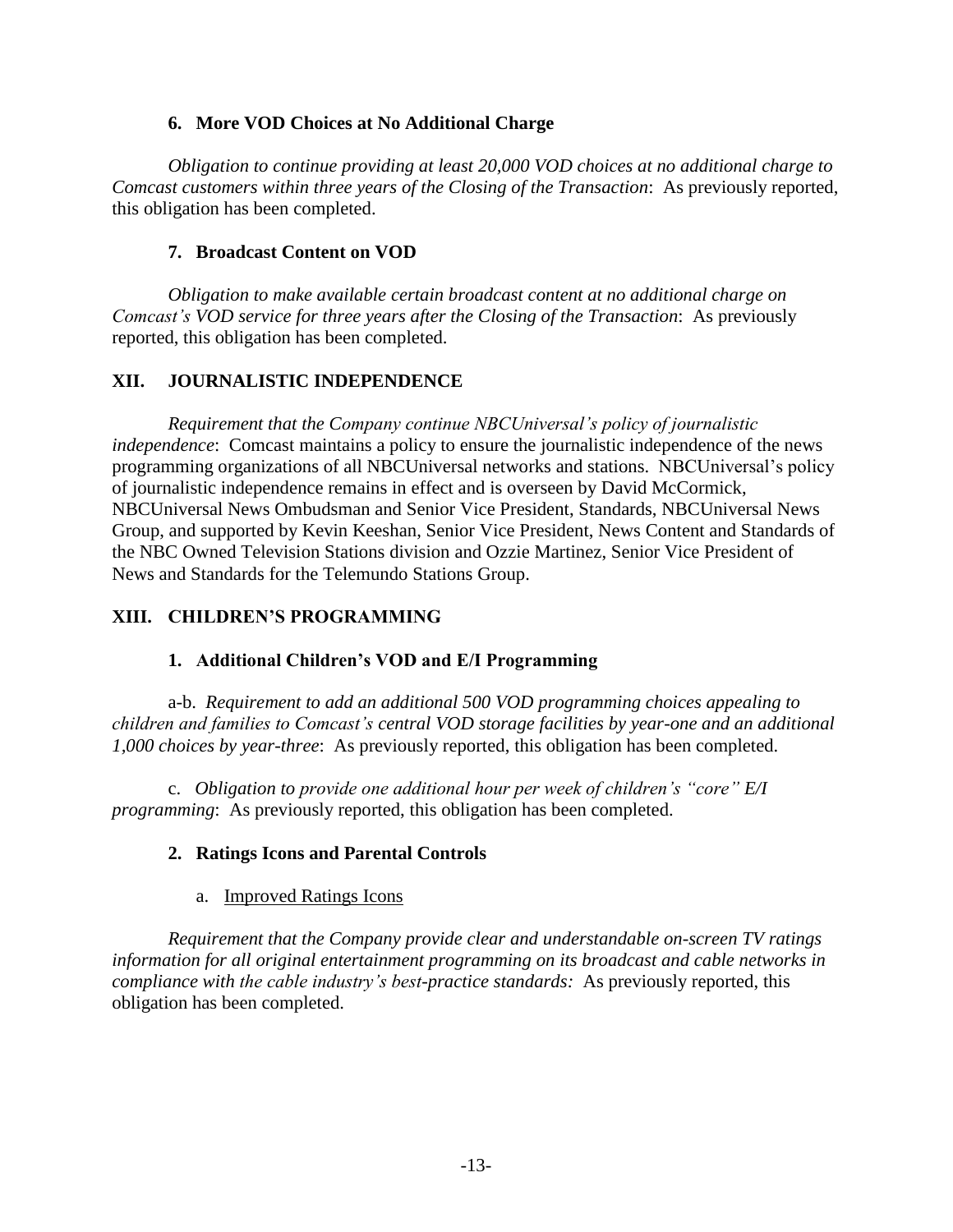#### b. Improved Parental Controls

*Requirement that the Company provide improved parental controls for Comcast program guides and STB applications:* As previously reported, this obligation has been completed.

# c. Parental Dashboard

*Obligation to provide a parental dashboard that places all parental controls in one place, and white listing capabilities on tru2way boxes, by the end of 2013*: As previously reported, this obligation has been completed.

# d. Blocking Capabilities of IP-based STBs

*Obligations to provide parental controls and blocking capabilities for IP-based STBs*: This obligation has been completed. In 2017, Comcast began deploying IP-based STBs that feature the full set of parental controls offered by the X1 platform, including the ability to restrict the viewing of programs, as well as certain program titles and channels. X1 parental controls now include the ability to set parental control locks so that individual applications can be allowed or locked, including Netflix, Watchable, and Pandora. Comcast also enhanced Parental Controls on xFi, a new and personalized Wi-Fi experience that allows customers to set parental controls and even pause Wi-Fi access on their home network during dinner or bedtime. xFi now includes protective search settings for Google, Bing, and YouTube.

# e. Online Ratings Icons

*Obligation to include program ratings information in the Company's produced or licensed programming that the NBCUniversal networks provide to NBC.com, to other NBCUniversal websites, and to Hulu.com*: As previously reported, this obligation has been completed.

# **3. Partnership with Common Sense Media ("CSM")**

*Requirement to expand the Company's partnership with organizations offering enhanced information to help guide family viewing decisions:* Comcast continues to use CSM materials as part of its efforts to provide parents with information to help them make educated viewing decisions for their families. As previously reported, CSM content – including thousands of review videos, tip videos, ratings, and recommendations – is integrated into Comcast's VOD service and promoted on xfinityTV.com. On the X1 platform (including the Xfinity Stream app), families can use CSM ratings to filter age-appropriate content for live programming. Comcast continues to expand Kids Zone, a feature on X1 that gives parents extra peace of mind by offering a safe and secure experience for children to explore their favorite content and discover new programming. When in Kids Zone, children can browse all on their own, selecting live programming, free VOD content, movies, and TV shows purchased through the Xfinity Digital Store, as well as any saved programming on the DVR − all of which has either been flagged by the network or studio as children's programming, or deemed age-appropriate for children 12 and under by CSM.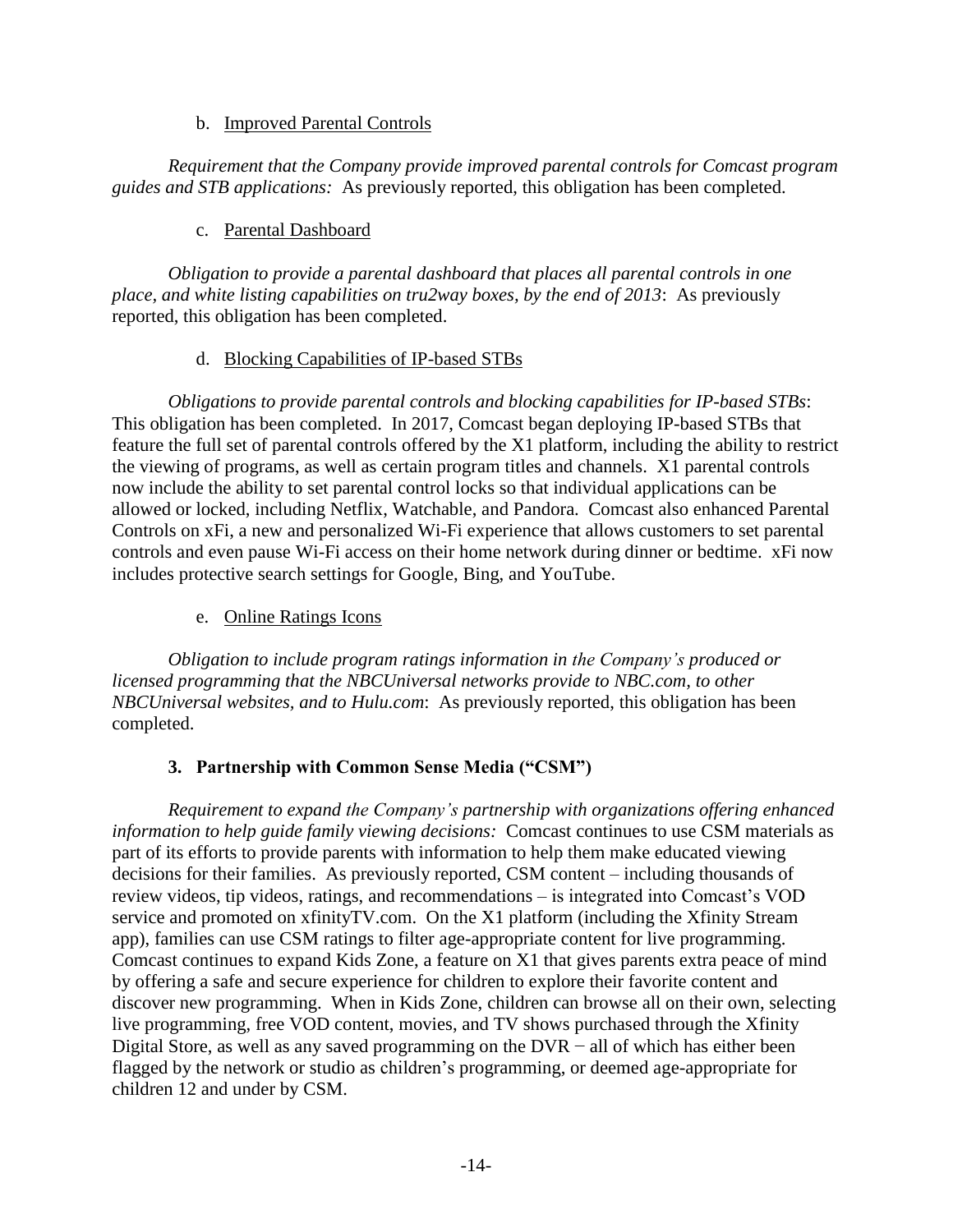#### **4-5. Interactive Advertising**

*Restrictions on the use of "Interactive Advertising" in programming produced primarily for children:* As previously reported, this obligation has been completed.

# **6. PSAs**

*Requirement that the Company, for five years, provide \$15 million worth of PSAs per year on various public interest topics*: As previously reported, this obligation has been completed.

# **XIV. PEG CONDITIONS**

# **1. No Migration to Digital Delivery**

*Prohibition on migrating PEG (Public, Educational, and Governmental) channels to digital delivery on any Comcast cable system until the system has converted to all-digital distribution:* During the Reporting Period, Comcast did not migrate any PEG channels to digital delivery on any system that has not converted to all-digital distribution.

# **2. PEG Carriage on Digital Starter**

*Requirement that Comcast carry all PEG channels on its digital starter (D0) tier*: During the Reporting Period, Comcast maintained carriage of all PEG channels on its digital starter (D0) tier or on an equivalent tier that reaches 85% of subscribers on the applicable Comcast system.

# **3. Quality of PEG Delivery**

*Prohibition on changing the method of delivery of PEG channels that results in a material degradation of signal quality or impairment of viewer reception:* During the Reporting Period, Comcast did not implement any changes in the method of delivery of PEG channels that resulted in a material degradation of signal quality or impairment of viewer reception.

# **4. PEG Pilot Program**

*Obligation to develop a platform to host PEG content on VOD and online*: As previously reported, this obligation has been completed.

# **XV. NCE and LOCAL NCE**

*Requirements with respect to Comcast's carriage of Qualified Noncommercial Educational ("NCE") Stations and Qualified Local Noncommercial Educational ("Local NCE") Stations*: The Company complied with its obligations pursuant to this Condition.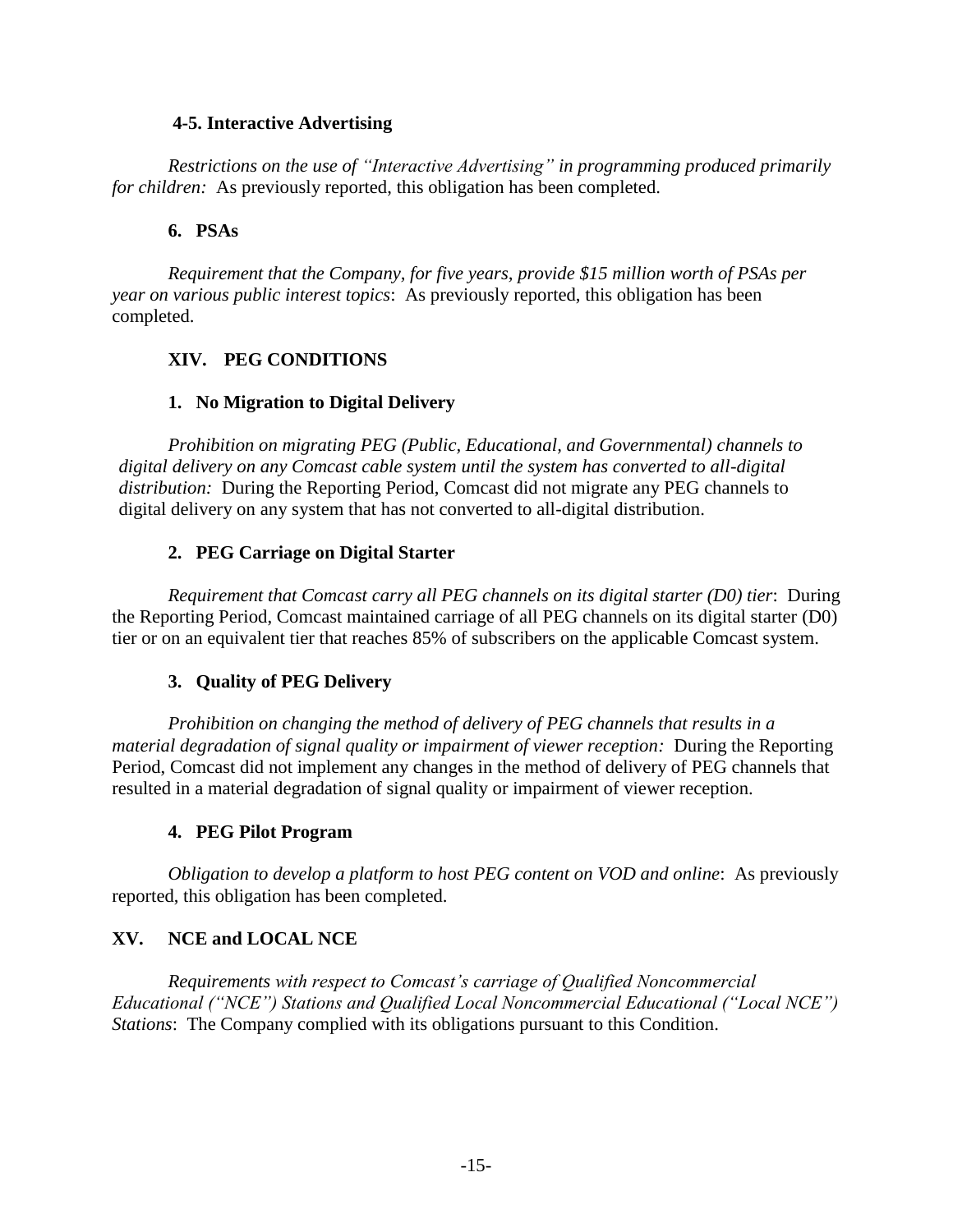# **XVI. BROADBAND DEPLOYMENT AND ADOPTION**

### **1. Broadband Footprint Expansion**

### a. 1,500-mile Expansion

*Requirement that Comcast expand its broadband network by at least 1,500 miles per year for three years and extend its broadband plant to approximately 400,000 additional homes*: As previously reported, this obligation has been completed.

#### b. Internet Service Upgrades to Rural Communities

*Requirement to upgrade Internet service to at least six additional rural communities in 2011*: As previously reported, this obligation has been completed.

#### c. Additional Courtesy Accounts

*Requirement to provide an additional 600 Comcast courtesy video and BIAS account locations over three years at a rate of 200 additional locations per year*: As previously reported, this obligation has been completed.

# **2. Broadband Adoption –** *Internet Essentials***, the Comcast Broadband Opportunity Program**

*Requirement to launch the Comcast Broadband Opportunity Program*: As previously reported, although this Condition was satisfied in June 2014 (in fact, this was another Condition on which Comcast substantially over-delivered on its commitment), Comcast has extended the service offering indefinitely. Internet Essentials from Comcast, the most successful and comprehensive broadband adoption initiative in the United States, has connected four million low-income Americans to the Internet at home, most for the very first time.<sup>29</sup>

# **XVII. GENERAL**

*Prohibition on the Company entering into any agreement or arrangement or taking any other action that has the purpose or effect of impairing the effectiveness of these Conditions*: The Transaction Compliance Team and the Company's internal review process are in place to oversee compliance with this Condition.

# **XVIII. VIOLATIONS**

l

*Provision stating that any violation of the Conditions shall be a violation of the Transaction Order:* This section is informational only.

<sup>29</sup> Four Million Low-Income Americans Have Crossed the Digital Divide through Comcast's Internet Essentials Program, [https://corporate.comcast.com/news-information/news-feed/4m](https://corporate.comcast.com/news-information/news-feed/4m-low-income-americans-have-crossed-the-digital-divide-through-internet-essentials-program)[low-income-americans-have-crossed-the-digital-divide-through-internet-essentials-program](https://corporate.comcast.com/news-information/news-feed/4m-low-income-americans-have-crossed-the-digital-divide-through-internet-essentials-program) (Aug. 15, 2017).